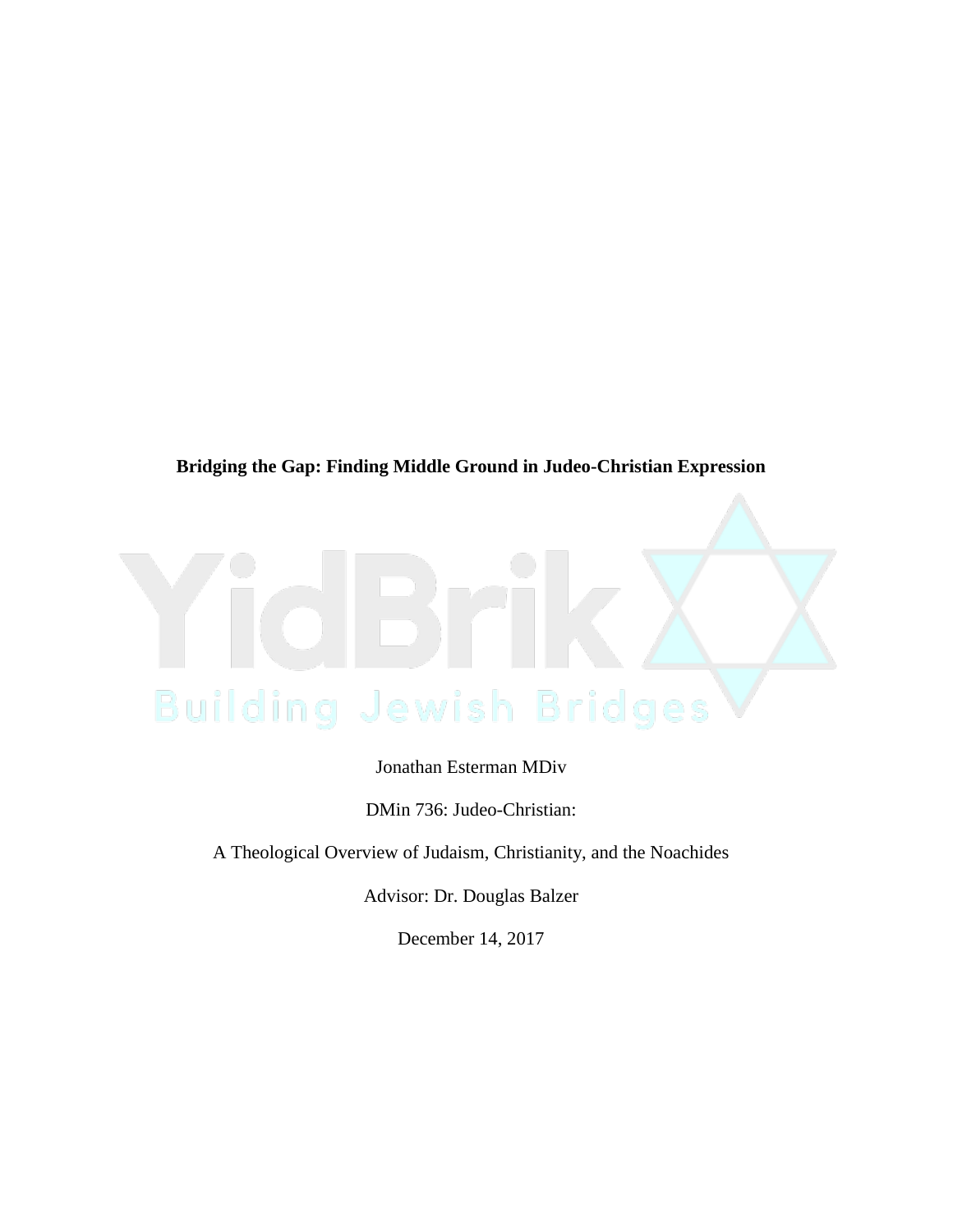# **Contents**

| 23 |
|----|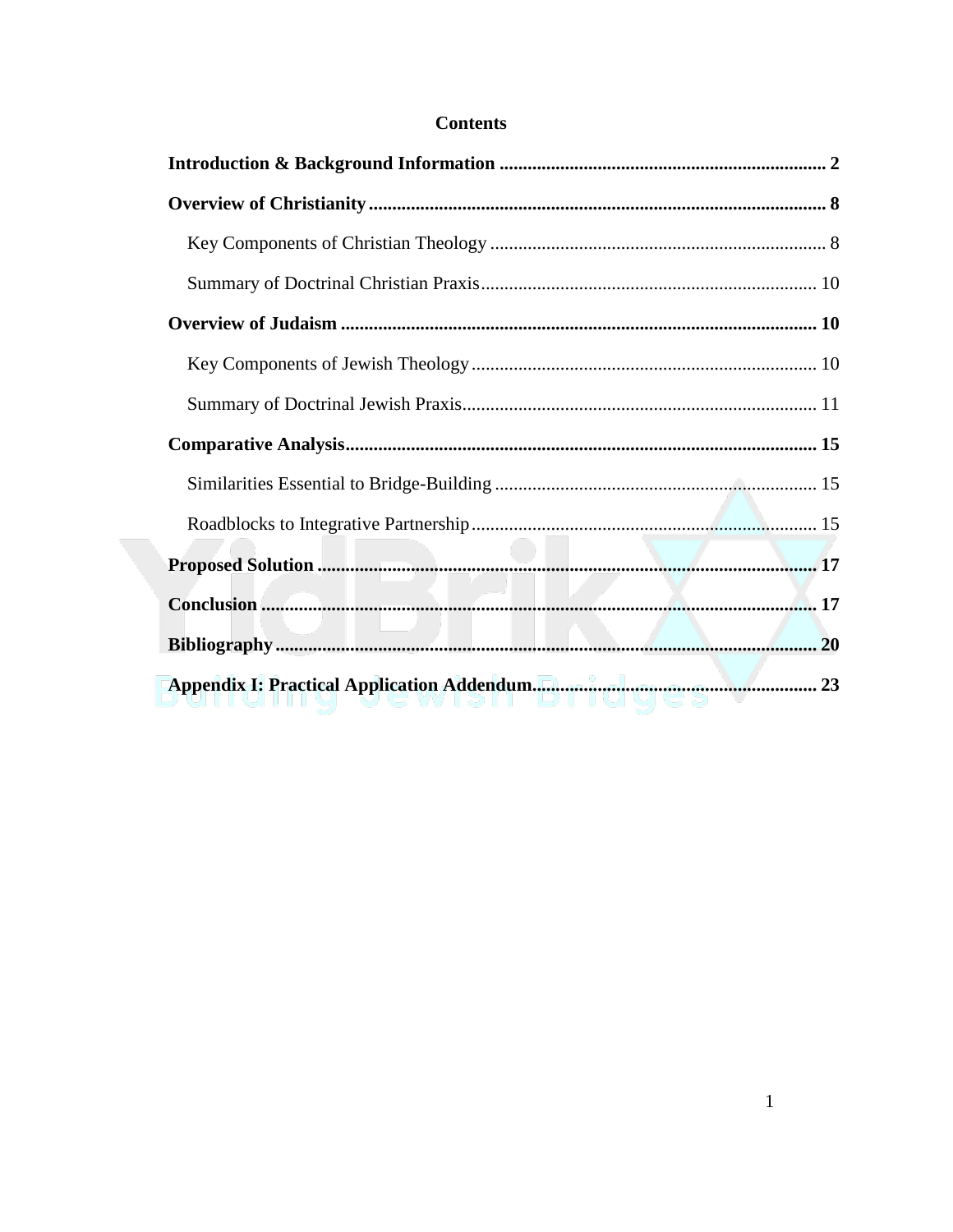### **Introduction & Background Information**

Throughout history, the Jewish people have relentlessly fought for their right to exist as a people group and as a nation.<sup>1</sup> From the struggles of the Patriarchs thousands of years ago to the Jewish State in Israel today, the Jewish people have toiled and strived to maintain their existence. In fact, the existence of Israel today, against all the odds, is evidence for the existence and active role of a Creator.<sup>2</sup> In earlier times, the Jewish people stood strong against the neighboring nations in the land of Canaan (Philistines, Midianites, etc.) as well as being the only nation to break free of the bondage of slavery.<sup>3</sup> These smaller skirmishes transitioned into fighting against larger foes, such as the Maccabean revolt against the Greeks and the rebellion against Roman occupation.<sup>4</sup> After Christianity became the state-sponsored religion of Rome, the battles were no longer solely against the swords and arrows of a battalion, but also against religious frameworks that sought to undermine and replace Judaism altogether. For better or for worse (and it has been both), Christianity is historically responsible for some of the worst atrocities against the Jewish people, such as the blaming of the Black Death, the Crusades, the Spanish Inquisition, the Holocaust, and more.<sup>5</sup> It should be noted that despite these horrors, Christianity has also provided a vehicle in which ethical

<sup>1</sup> Lawrence Kelemen, *Permission to Believe: Four Rational Approaches to God's Existence* (Southfield, MI: Targum/Feldheim, 1990), 69-80.

<sup>2</sup> Ibid., 83.

 $3$  Ibid., 71.

<sup>4</sup> Ibid., 75.

<sup>5</sup> Tzvi Fischer, host, "Mesora," Jewish History: Seven Eras, *Portland Kollel*, March 15, 2017.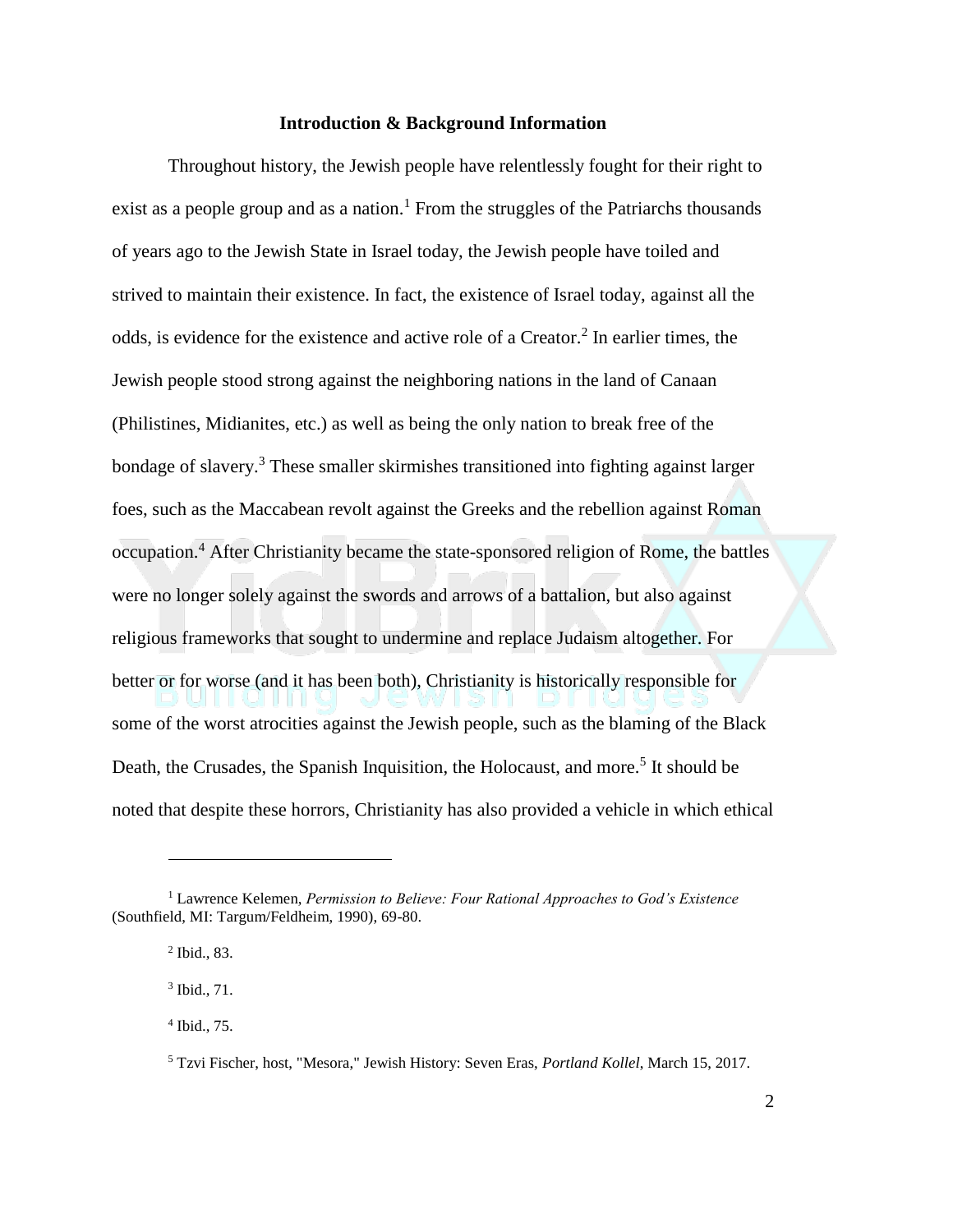monotheism became the default setting of societal belief instead of pagan polytheism.<sup>6</sup> Additionally, many Christians, like Dietrich Bonhoeffer, stood in unity to protect and support the Jewish people. Today's recognition of Israel is credited in part to the many Christian leaders who fought for that reality. Thus, Christianity as a whole has had both a profound negative and profound positive impact on the Jewish people.

To complicate the matter, early Christianity had little noticeable difference from the Judaism of the time.<sup>7</sup> Early Christianity had no clear doctrinal confession in its infant years. In fact, early Christianity was exclusively Jewish and operated more as a Jewish sect. Jesus was an apocalyptic preacher in a land expecting the end of days. There were no beliefs in anything than the Torahs-defined<sup>8</sup> concept of HaShem.<sup>9</sup> As a result, the earliest Christians did not have a concept of the Trinity, had no "New Testament" works to follow, observed Jewish ritual and life, and believed Jesus could have been an earthly messiah (but only from a traditional Jewish definition).<sup>10</sup> It was not until after the Christian faith began to spread among the non-Jews in the area that the Christian doctrine took on pagan practices of the Greeks and Romans that were

<sup>6</sup> Rabbi Tovia Singer, host, "Let's Get Biblical," Rabbinic View of Christianity, *Outreach Judaism*, 2006, https://outreachjudaism.org/rabbinic-view-christianity/.

<sup>7</sup> Lawrence H. Shiffman, "How Jewish Christians Became Christians," My Jewish Learning, accessed November 30, 2017. https://www.myjewishlearning.com/article/how-jewish-christians-becamechristians.

<sup>8</sup> Written Torah (Torah) and Oral Torah (Talmud) – see section of Jewish theology for detailed explanation.

<sup>&</sup>lt;sup>9</sup> Hebrew, "The Name." Honorific title out of respect for the Holy Name.

<sup>&</sup>lt;sup>10</sup> The concept of the Messiah in Judaism is drastically different than the Christian view. These differences will be elaborated on later in this paper.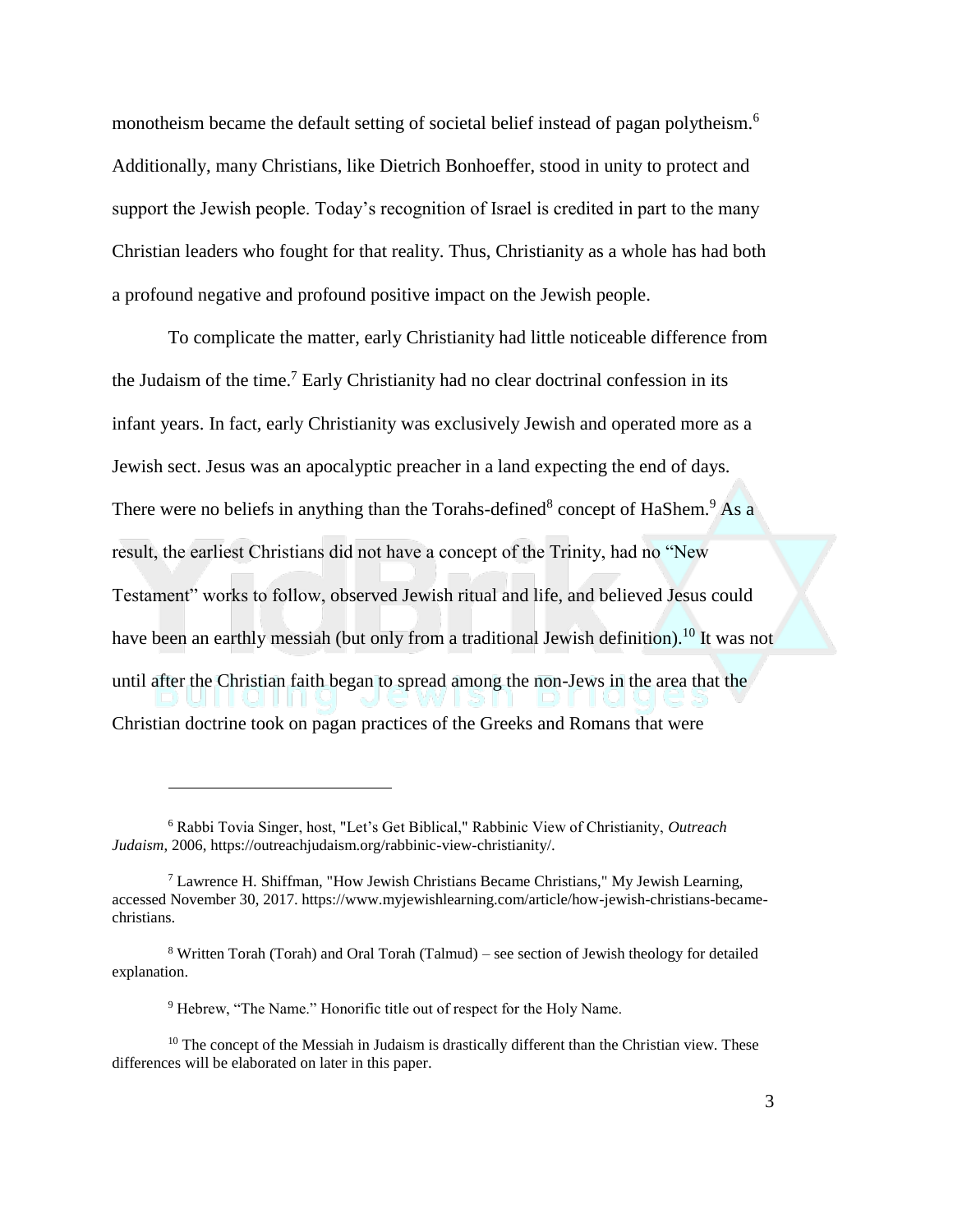converting.<sup>11</sup> From this point on the Christian sect gradually became less Jewish and more similar to pagan practices, with the final changes instituted by the Council of Nicaea.<sup>12</sup> At this meeting, Christian doctrine was formalized and the Trinity, New Testament, and Son of G-d statements became the official definitions of the Christian faith.<sup>13</sup> While there was a general majority vote at the Council of Nicaea, it was anything but a clear-cut agreement among the bishops. The Council of Nicaea aimed not only to clearly define the acceptable ranges of Christian doctrine but also to decisively separate itself entirely from the Jewish faith, $14$  relying on forged documents to establish a belief system incompatible with Jewish thought<sup>15</sup> and instituting methods to determine the dates of Christian celebrations<sup>16</sup> independently of the rabbinic calendar.<sup>17</sup> This

<sup>11</sup> Bart D. Ehrman, *How Jesus Became God: The Exaltation of a Jewish Preacher from Galilee* (New York: HarperOne, 2015), 231.

<sup>12</sup> Ibid., 323.

 $\overline{a}$ 

<sup>13</sup> Ibid., 370.

<sup>14</sup> Bart D. Ehrman, *Forged: Writing in the Name of God - Why the Bible's Authors Are Not Who We Think They Are* (New York: HarperOne, 2011), 144.

<sup>15</sup> Ibid., 146.

<sup>16</sup> One such example of this is that prior to the Council. Easter was scheduled to occur during the Passover holiday. After the Council, Easter was scheduled independent of the Jewish calculations to schedule Easter. Thus, while the two often coincide on the Gregorian calendar, due to the holidays being scheduled "independently" on separate calendars, the holidays can be scheduled as much as a month apart from each other.

<sup>17</sup> David Price, "How the Council of Nicaea Intensified Antisemitism and a Bible Ban," *Truth Beyond Price*, 2017, accessed December 3, 2017, http://www.jpost.com/Blogs/Truth-Beyond-Price/Howanti-Semitism-was-exacerbated-at-the-Council-of-Nicea-500930.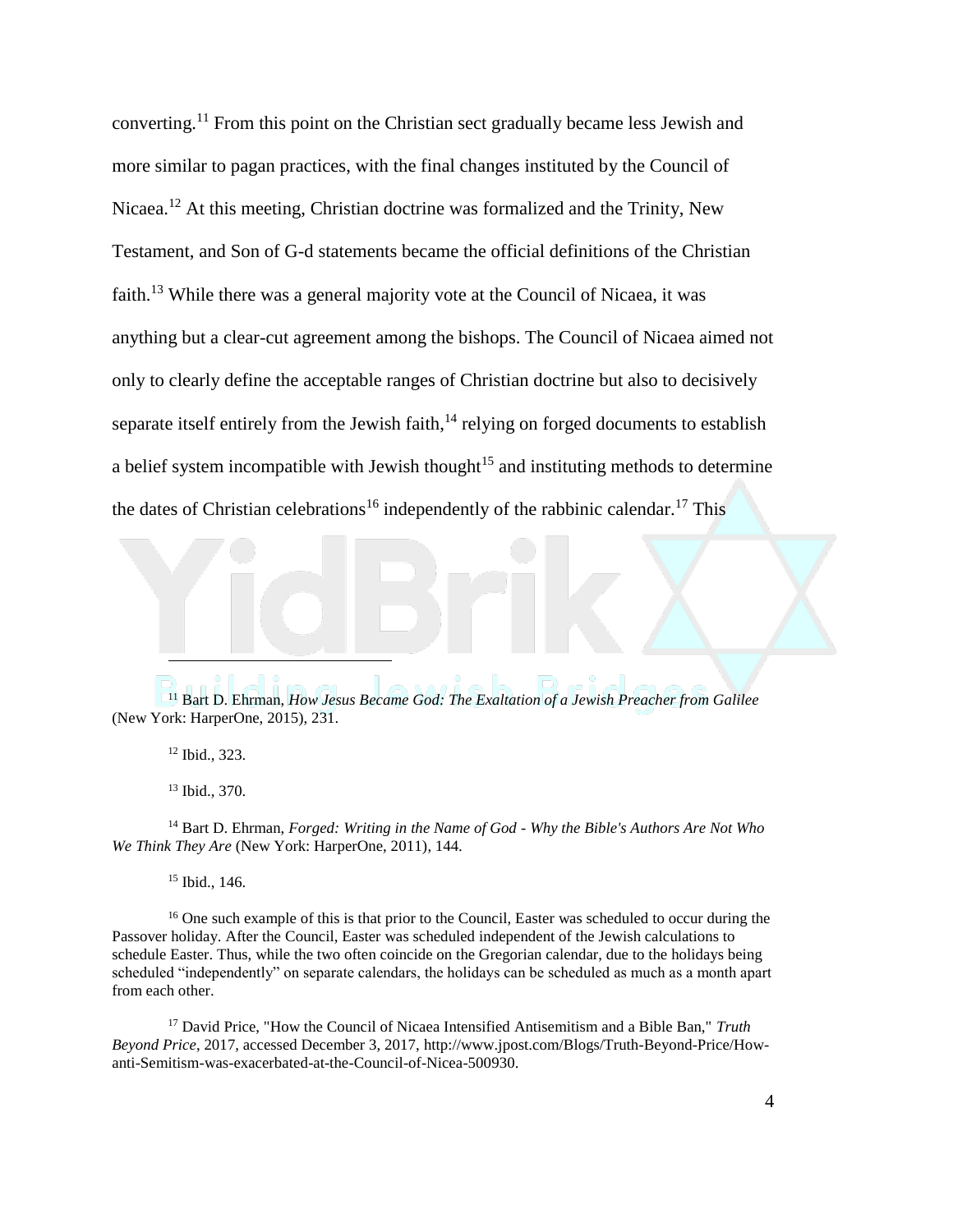separation attempt, in fact, is not limited to this single event, but is rather the default approach the Christian church has taken throughout history.<sup>18</sup>

In response to the clarifications of Christian doctrine being clearly different than acceptable Jewish theology and the loss of the ability to perform animal sacrifices at the Temple, the tannaim (early rabbinic sages in Judaism) implemented adjustments to Jewish praxis to (i) adapt Judaism to be observed in a Diaspora with no Temple and (ii) clearly separate itself from "incorrect" Jewish theology such as that espoused by modern-day Messianic Judaism.<sup>19</sup> As time went on, these initial divisions fostered an expanse to clearly differentiate between these two faith groups.<sup>20</sup>

In short, Judaism and Christianity have historically been at odds with each other, drawing a proverbial line in the sand to define the differences instead of similarities. This served to guide both groups independently for quite some time. Currently, Judaism and Christianity are light-years apart from each other and have built a reservoir of mistrust and misunderstanding.<sup>21</sup> While this status quo is easily maintained, it does little good for the world as a whole. Both groups self-identify as a "light to the nations" and

<sup>&</sup>lt;sup>18</sup> Joshua Ezra Burns, "The Dissociation of Judaism and Christianity in the Roman near East, First to Third Centuries C.E.: Historical Sources and Interpretation" (Yale University, 2010), 45.

<sup>19</sup> Lawrence H. Shiffman, *From Text to Tradition, a History of Judaism in Second Temple and Rabbinic Times: A History of Second Temple and Rabbinic Judaism* (Brooklyn, NY: Ktav Publishing Inc, 1991).

 $20$  Burns, 46-47.

<sup>&</sup>lt;sup>21</sup> Nathan Guttman, "Jews Cast Wary Eye on Evangelicals," The Forward, accessed November 30, 2017. https://forward.com/news/154727/jews-cast-wary-eye-on-evangelicals/.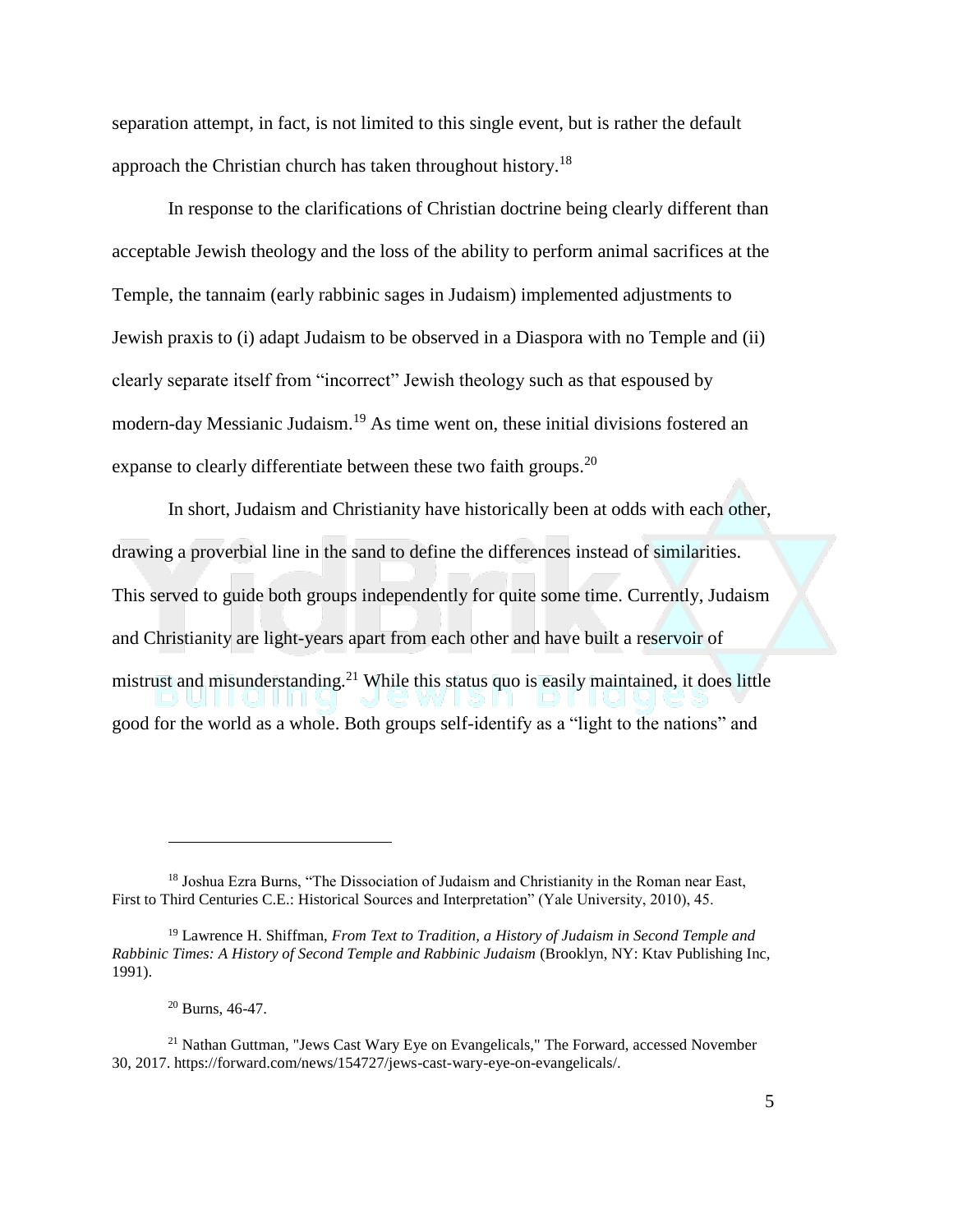believe in tikkun olam,<sup>22</sup> yet their independent operations are not as effective as they could be if the two groups partnered together in these endeavors. In my personal interactions with the Portland Jewish community, it was made clear that one of the largest issues that prevents the Jewish community from working collaboratively with the Christian community is the continued evangelization of the Jews by local churches and the theological belief that Jews need to be saved from their Judaism and committed to following Jesus instead. This is particularly problematic as the Jewish ruling on the matter permits Christians to follow Jesus without issue, but for Jews to follow Jesus or become Christians would be to commit idolatry.<sup>23</sup> There are indeed halachot<sup>24</sup> to consider as well in regard to Talmudic prohibitions on working and partnering with non-Jews, <sup>25</sup> but this paper will not focus on historical arguments against partnership and instead look at a practical contemporary approach.<sup>26</sup> In order to unite these two groups to be able to respectfully work together and support each other, there must be a bridge built to help clarify misunderstandings and actively work toward reconciliation. In the process of developing a model to implement, it is clear that one of the larger hurdles to overcome is in regard to doctrinal views that Christianity has of Judaism and Judaism

<sup>&</sup>lt;sup>22</sup> Repairing the world.

<sup>23</sup> Aryeh Kaplan, Pinchas Stolper, and Berel Wein, *The Real Messiah?: A Jewish Response to Missionaries* (Toronto: Jews for Judaism, 2004).

<sup>24</sup> Jewish Talmudic Laws

<sup>25</sup> Christians in particular.

<sup>&</sup>lt;sup>26</sup> For the purposes of this paper, it is assumed that precedent in history can be established to permit progress.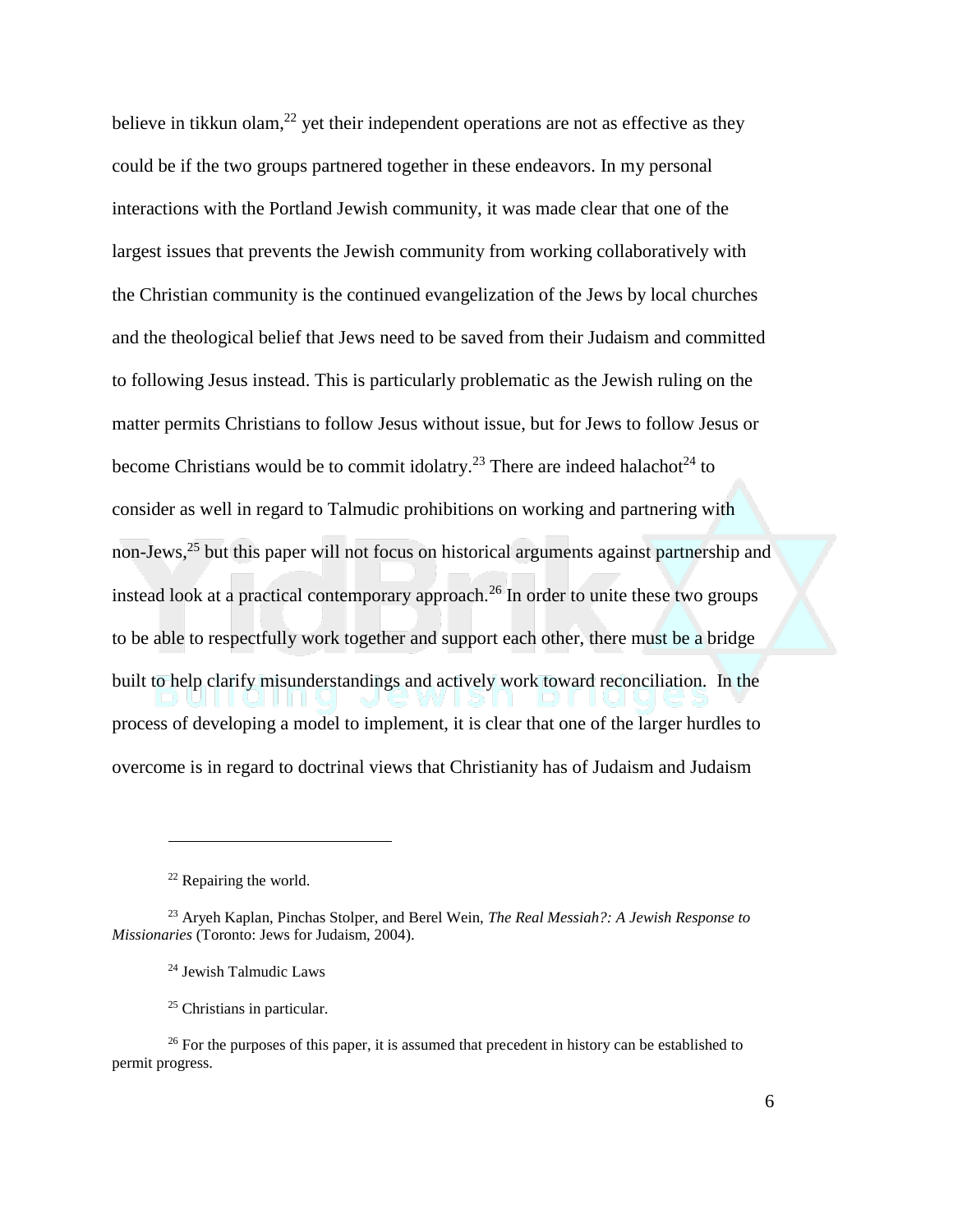has of Christianity.

This essay will examine a general approach in which establishes compatibility between both the Jewish and Christian faith constructs: one that permits Jews to be Jewish and Gentiles to be Christian by means of Noachide status within a Jewish theological framework. To examine compatibility, this essay will examine (i) the core theology and praxis of Christianity, (ii) the core theology and praxis of Judaism, (iii) key differences and similarities between the two faith groups, and (iv) a proposed solution to the theological dilemma.<sup>27</sup> The guiding research question in this paper is: *how can Jews and Christians forge a theologically practical solution to enable them to resolve differences to offer a unified salvific solution?* 

It is necessary to construct a bridge between Jews and Christians by first clearly defining the compatibility of Christianity to a Jewish Noachide<sup>28</sup> status as well as establish and assert a Christian theological concept of covenantal consistency in that the Jewish people have a "pre-existing" covenantal coverage with HaShem that repudiates any notion of Jesus being a Jewish messianic figure or son of  $G-d^{29}$  as well as asserts their status in that they do not "need" Jesus for salvation. This unified salvific solution will establish long-term success in Jewish-Christian relations and ministry partnership as it provides a level of trust that is otherwise unavailable if one group feels the other

 $27$  This solution has been proposed by leading rabbis such as Tovia Singer and is the view elaborated on in this paper.

<sup>&</sup>lt;sup>28</sup> The Noachides are "righteous non-Jews" that keep the Laws of Noah.

 $29$  The "o" is omitted out of reverence.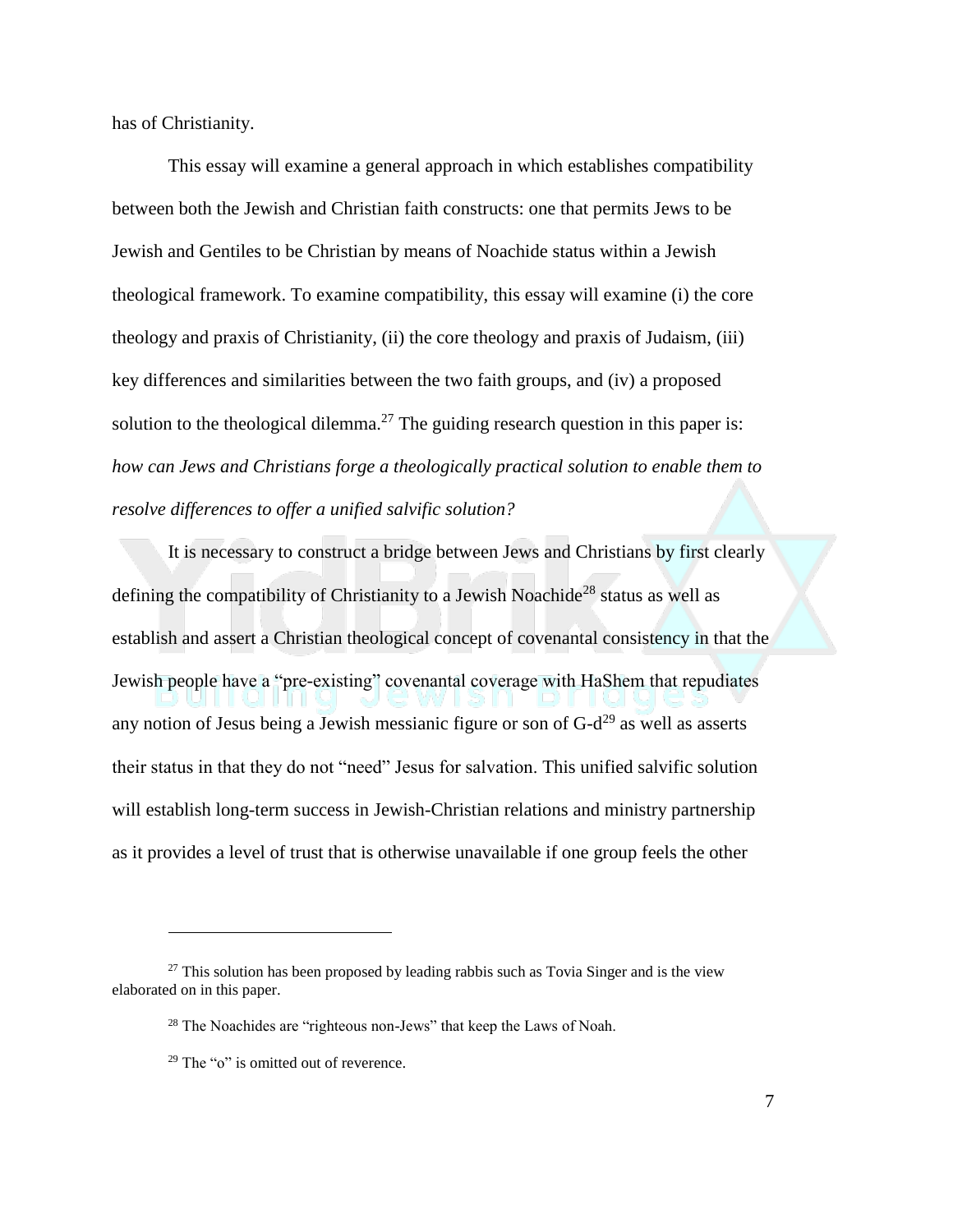has an ulterior motive to "save" them from their own faith construct.

### **Overview of Christianity**

Christianity may be a recent religious movement when compared to the age of other historical faiths, but it nonetheless has developed a complex system of its own, rife with scores of denominational differences. While many of the smaller issues define the differences between each denomination, there are also larger doctrinal differences.<sup>30</sup> Despite these denominational variations, there are core doctrinal statements that each denomination must be in agreement with in order to be considered "Christian."<sup>31</sup> These core beliefs are known as a type of Christian creed. It is easiest to summarize the main principles by looking at the key components of systematic theology. The main principles will be expressed in thirteen points in order to provide an easy comparative analysis to Judaism and Jewish thought.<sup>32</sup> Additionally, theology requires praxis (or expression), so there will be a brief synopsis of the common praxis found across all denominations.

### Key Components of Christian Theology

The summarized "thirteen principles" of Christian are (based on standard systematic theology paired with the Nicene Creed):

<sup>&</sup>lt;sup>30</sup> Examples include modern use of prophecy and "spiritual gifts" as well as procedures for communion, baptism, etc.

<sup>&</sup>lt;sup>31</sup> Note: for the purposes of this essay, the term "Christian" includes sects related to evangelical Christianity as well as Catholicism and the Greek Orthodox Church.

 $32$  Maimonides, also known as the Rambam, constructed the Thirteen Principles, which is widely accepted as the definition of essential Jewish beliefs. To give the easiest comparison, Christianity will be summed in thirteen principles in a similar layout.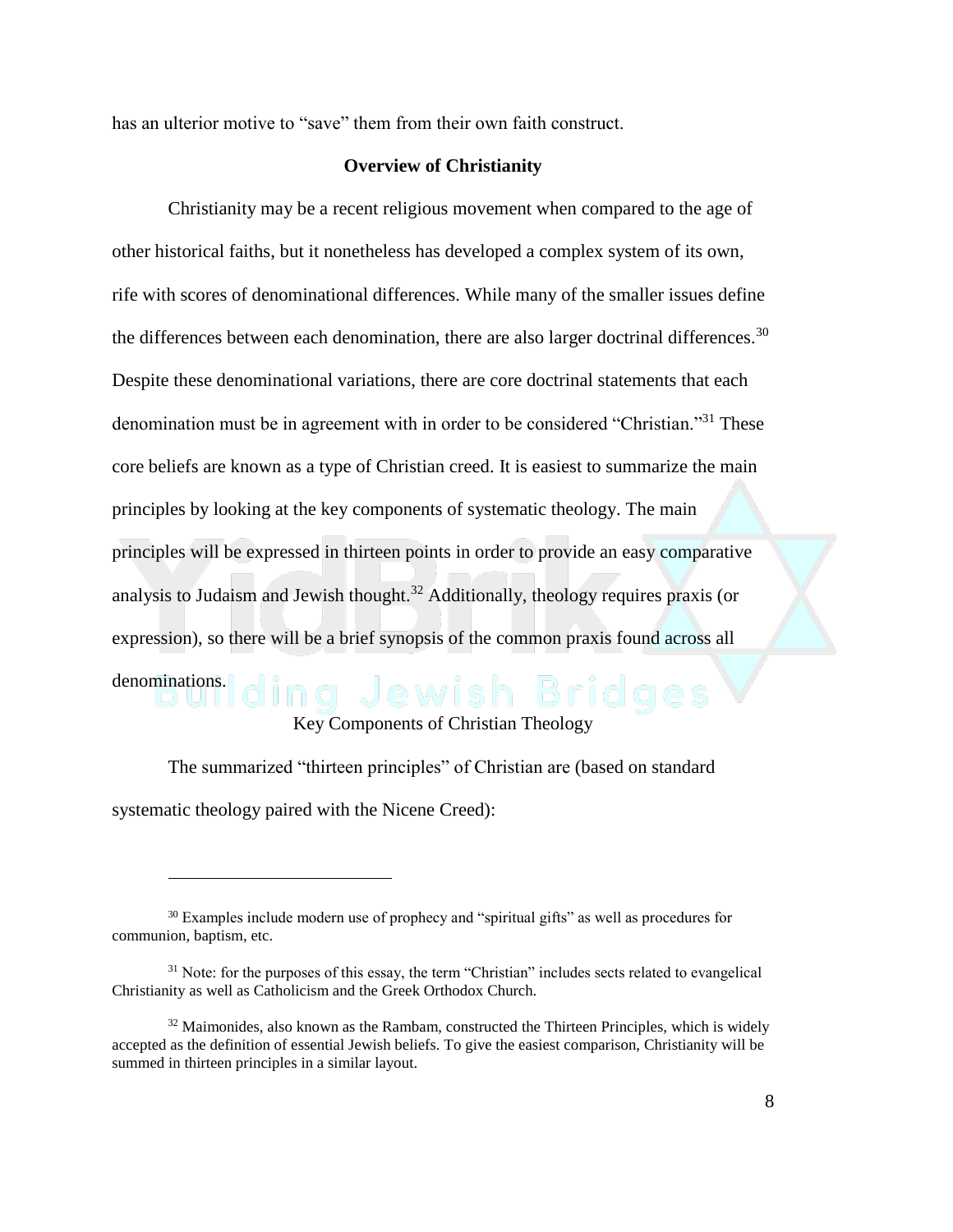- 1. Belief in the sufficiency and inerrancy of the Christian canon of the Bible. $33$
- 2. Belief in the personal knowability and infinite existence of  $G-d.<sup>34</sup>$
- 3. Belief in the Trinitarian nature of G-d.<sup>35</sup>
- 4. Belief in the person of Christ.<sup>36</sup>
- 5. Belief in the necessary death of Christ for the salvation of mankind.<sup>37</sup>
- 6. Belief in water baptism and the indwelling work of the Holy Spirit.<sup>38</sup>
- 7. Belief in repentance, justification, and sanctification.<sup>39</sup>
- 8. Belief in eternal salvation for the perseverance of the saints.<sup>40</sup>
- 9. Belief in the punishment of those who do not repent or believe.  $41$
- 10. Belief in one holy church and the need for regular participation in the

Christian community.<sup>42</sup>

<sup>33</sup> Wayne Grudem, *Systematic Theology: An Introduction to Biblical Doctrine* (Grand Rapids: Zondervan, 1994), 54-89.

<sup>34</sup> Ibid., 141-55.

 $\overline{\phantom{a}}$ 

- <sup>35</sup> Ibid., 226-61.
- <sup>36</sup> Ibid., 529-67.
- <sup>37</sup> Ibid., 568-607.
- <sup>38</sup> Ibid., 634-56.
- <sup>39</sup> Ibid., 709-62.
- <sup>40</sup> Ibid., 788-809.
- <sup>41</sup> Ibid., 810-27.
- <sup>42</sup> Ibid., 853-949.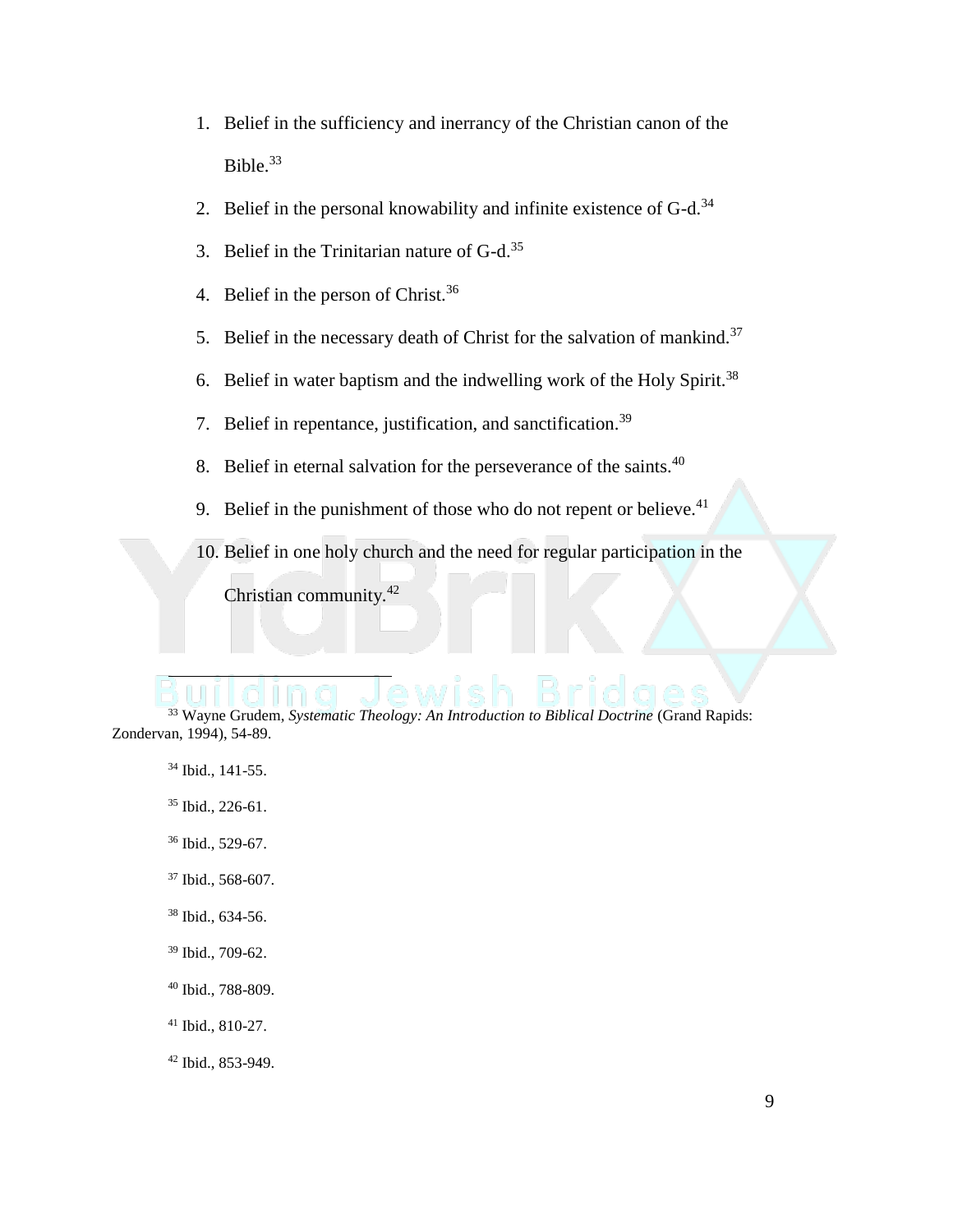- 11. Belief in the sanctity and necessity of the sacraments.<sup>43</sup>
- 12. Belief in the messianic era and the world to come.<sup>44</sup>

## Summary of Doctrinal Christian Praxis

For the purposes of this study, the key Christian practices are based on the "average" Christian observance. This includes attending Sunday worship (songs, prayer, pastoral message, tithing, announcements), having a small group to meet with once a week each week, attending any church classes as desired, reading Christian Bible as desired, and praying as desired. The average Christian life is very independent-driven, which results in those who are committed and those who are not being side by side every Sunday. Spirituality over study is a general focus with the emphasis on one's "relationship" with G-d.

## **Overview of Judaism**

Key Components of Jewish Theology

Maimonides constructed the Thirteen Principles,<sup>45</sup> which is widely accepted as the definition of essential Jewish beliefs.

The Thirteen Principles of Judaism are: 46

1. Belief in a perfect Creator that is the primary cause of existence.

<sup>43</sup> Ibid., 988-1002.

<sup>44</sup> Ibid., 1091-167.

<sup>45</sup> Located in Chapter Ten of the Tractate Sandhedrin in the Talmud.

<sup>46</sup> Dovid Lichtenstein, *Headlines 2: Halachic Debates of Current Events* (New York: OU Press, 2017).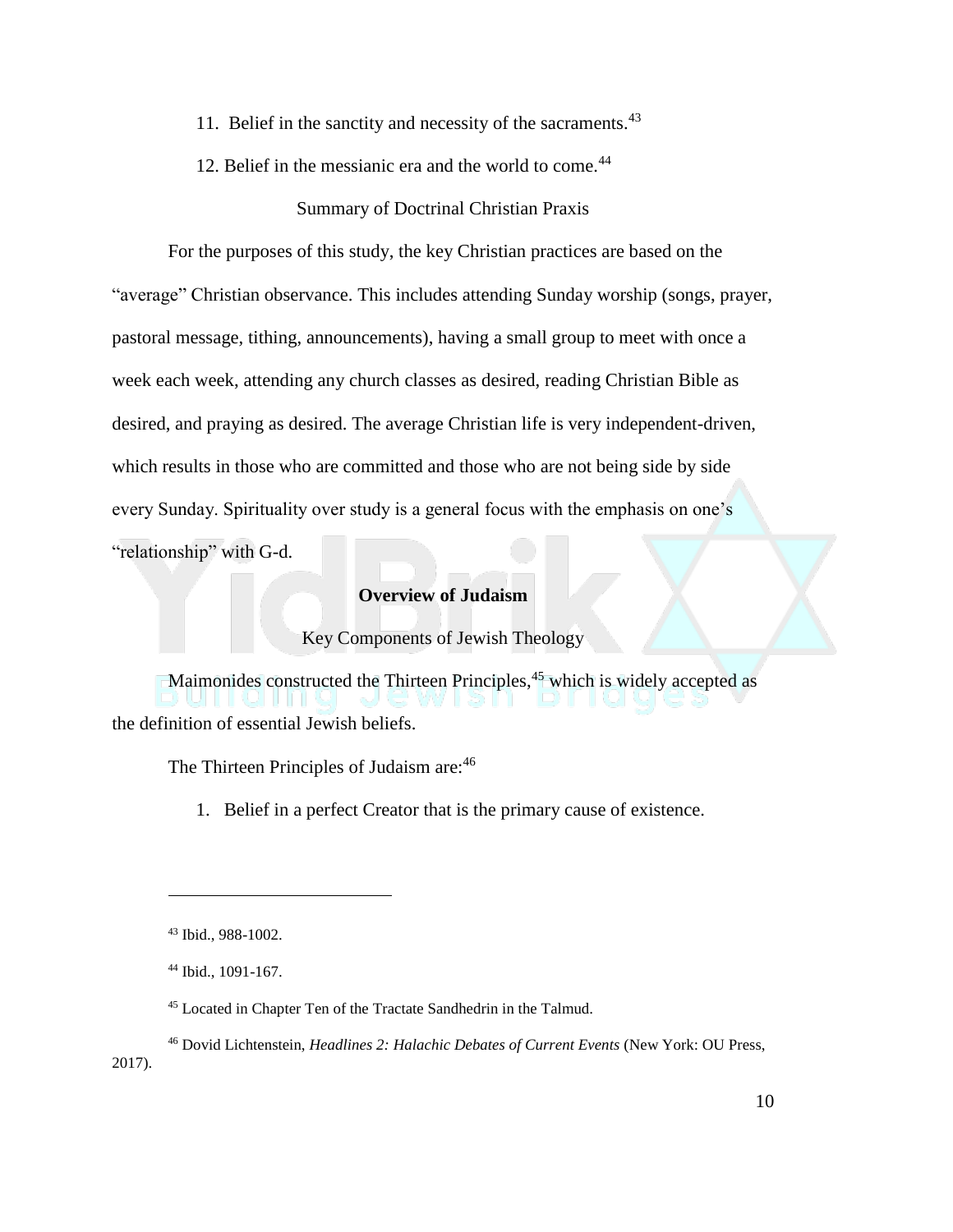- 2. Belief in the unity singularity of G-d.
- 3. Belief in the non-corporeality of G-d.
- 4. Belief in the eternal existence of G-d.
- 5. Exclusive worship of G-d and no other gods.
- 6. Belief G-d communicates via prophecy.
- 7. Belief in Moses as the primary prophet and teacher.
- 8. Belief in the divine origin of the Torah.
- 9. Belief in the immutability of the Torah.
- 10. Belief that G-d is all-knowing and providential.
- 11. Belief in divine reward and divine punishment.
- 12. Belief in the messiah and a messianic era.
- 13. Belief in the resurrection of the dead.

These principles are clarified within Jewish thought (Yiddishkeit $47$  and

mesora<sup>48</sup>) to give a narrower path to follow, such as how the belief in the messiah must meet certain conditions.<sup>49</sup>

Summary of Doctrinal Jewish Praxis

Within the Jewish fold, there are many varieties of observance, which results in

different practices. While the Thirteen Principles is the required "creed" of the Jewish

<sup>47</sup> Jewish heritage and culture

<sup>48</sup> Tradition passed from Avraham to today.

<sup>49</sup> For example, belief in Jesus as messiah or Rabbi M. Schneerson as messiah are both incorrect views since they did not meet the qualifications of the position. Belief in either of these individuals would fail to meet the requirement needed, since it must be proper belief in the messiah.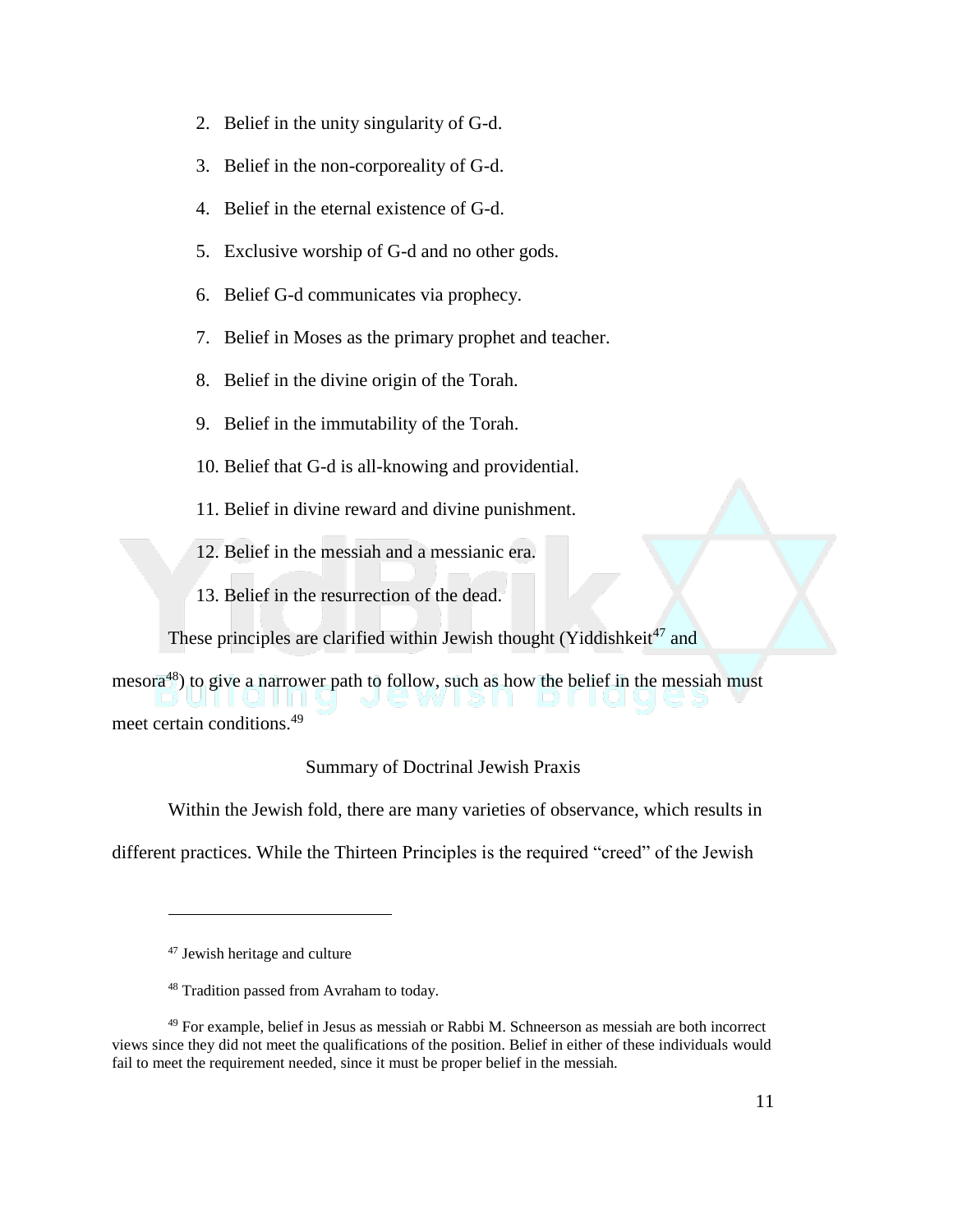faith, one's own Jewish faith and observance can be influenced by community practice, family tradition, regional styles, and even commitment. The three "main" groups in religious Judaism are Orthodox, Conservative, and Reform. Haredi are a form of ultraorthodox. Another differentiation typically found in the Orthodox society is Hasidic (Chassid) or Yeshiva (Yeshivish). Chassid are typically more mystical and emotional whereas the Yeshivish are more logic and study-oriented. Family tradition typically comes from Ashkenazi (from Europe & Middle East), Sephardic (mainly from Spanish areas), and Mizrahi (Asian cultures). Regional styles will blend one's family tradition with a particular flavor of religious fervor. For example, the West Coast Orthodox groups will be more lenient and integrated into society than East Coast Orthodox groups. Community practice takes it a step further. Specifically, in the community I am learning from, the Portland community is more relaxed than other West Coast groups, and the Orthodox community is split between Ashkenaz and Sefard practice. For the purposes of this essay and dissertation analysis, I refer to communities that are similar to the Portland crowd: Orthodox that are mainly Yeshivish, a mix of Ashkenaz and Sefard, and more modern in their leniencies and daily life (such as watching television or attending sporting events). This selection most closely matches the average Jew who subscribes to the Thirteen Principles. Most of the Orthodox Chassidic Jews attend the Chabad House and operate within their own mini-culture that is separated from the rest of the Orthodox Jews, and often fall along the Haredi approach, and thus is not the ideal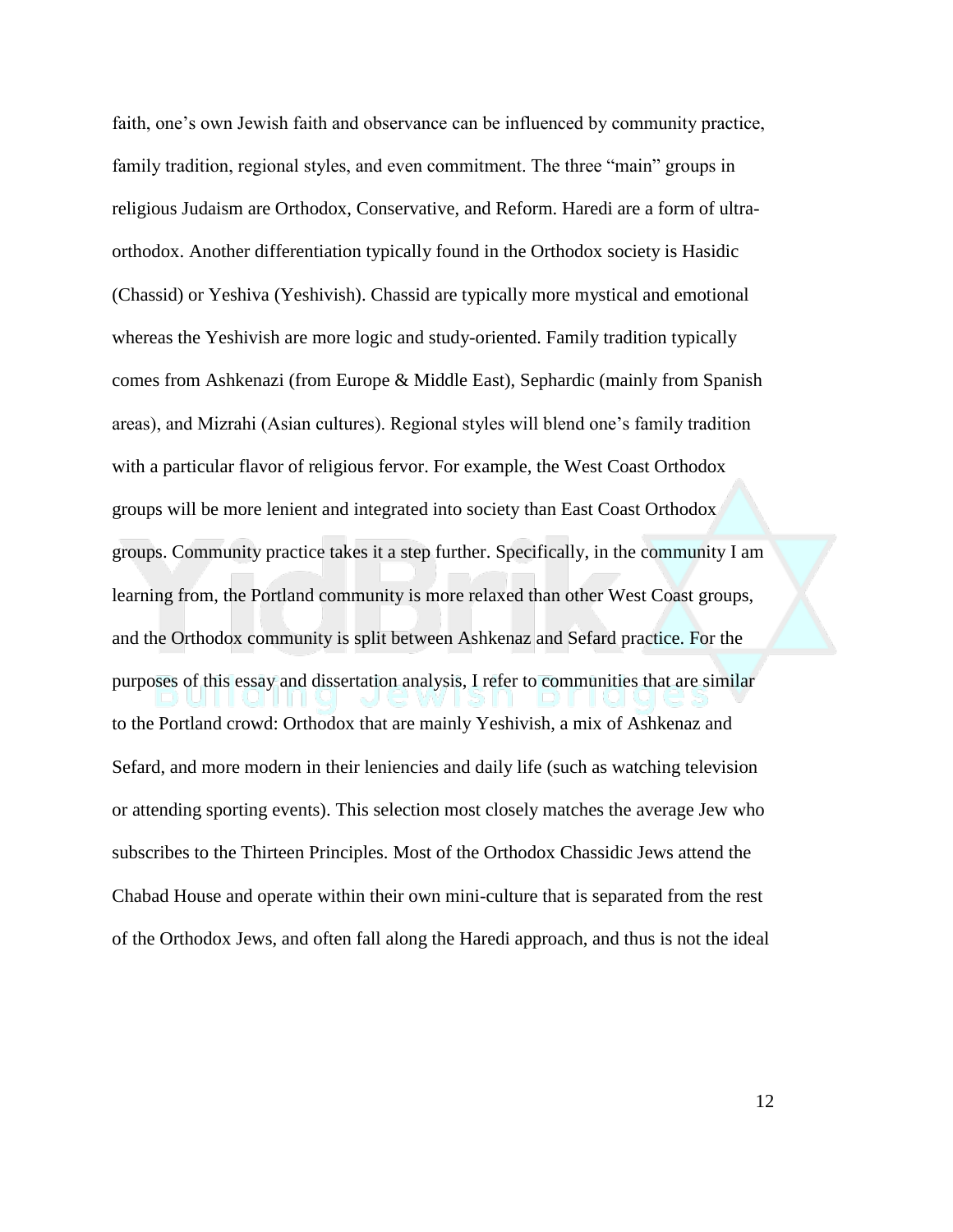group to focus research on at this time.<sup>50</sup> There are also Conservative and Reform Jews in Portland, but by and large their leniencies, such as driving on Shabbat, make them appear nearly fully-assimilated into the non-Jewish culture. Additionally, the Conservative and Reform movements are leaning more toward an embrace of goyish (as in non-Hebrew roots and not Messianic Judaism) Christianity<sup>51</sup> already. If the Orthodox community accepts the thesis of my dissertation, then the Conservative and Reform movements will accept it as well.

In this particular setting (Portland, Orthodox, Yeshivish), the average Jewish individual will daven shacharis, mincha, and maariv. <sup>52</sup> They are also observant of all other prayer practices including blessings.<sup>53</sup> Through all prayer times during the day, one hundred blessings are recited daily.<sup>54</sup> Davening is typically done with a minyan<sup>55</sup> at

<sup>50</sup> This is due to differences in approach with Jewish observance and Jewish outreach.

<sup>51</sup> Christianity for non-Jews. Goy is the Yiddish term for non-Jew. Gentile is not a preferred term due to the Christian-Roman origin of the word.

<sup>52</sup> Liturgical prayers found in Siddurim (prayer books). Shacharis is morning prayer (sunup to midday). Mincha is afternoon offering (midday to prior to sunset). Maarive is evening prayer (sundown to sunup).

<sup>53</sup> Morning blessings, evening shema, etc. Includes all blessings for food, drink, smells, interactions, etc., as well as bensching/benching (after meal prayers including Psalms and additional blessings).

<sup>54</sup> Solomon ben Joseph Ganzfried, Eliyahu Meir Klugman, and Yosaif Asher Weiss, *Kitzur Shulchan Aruch*, Kleinman ed. (Brooklyn, NY: Artscroll, 2011), Siman 6:7.

<sup>55</sup> Quorum of ten adult Jewish males.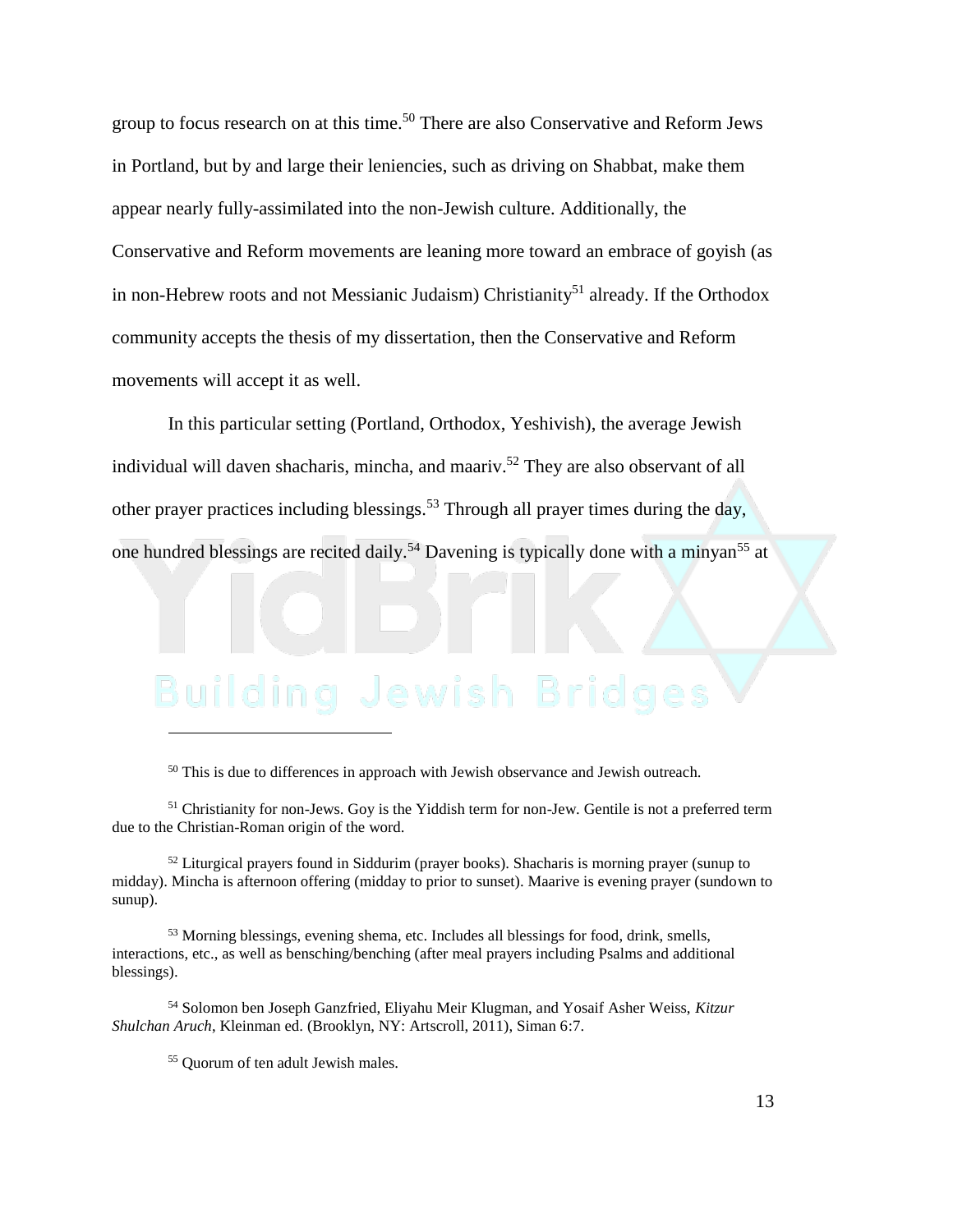a shul.<sup>56</sup> Friday evenings include Kabbalat Shabbat<sup>57</sup> service and community meals.<sup>58</sup> Shabbos<sup>59</sup> shacharis is a longer service, taking three hours of prayer and reading of weekly Torah portion.<sup>60</sup> Weekday shacharis is typically forty-five minutes long. Shabbos mincha is about thirty minutes (includes haftarah<sup> $61$ </sup> portion) whereas weekday mincha lasts about fifteen minutes. Closing Shabbos maariv and Havdalah is about fifteen minutes compared to weekday ten minutes. Essentially, the weekly Jewish life is davening three times each day, making one hundred blessings each day, reading Torah each week (twice – once at shul and again on own), and reading the Talmud portion each day.<sup>62</sup> Orthodox Jewish practice involves following mitzvoth,<sup>63</sup> studying, and being intentional with how one lives each day. Orthodox Jewish living is a communal life. While very study-driven, there is a focus on how to build one's relationship with

<sup>56</sup> Synagogue – house of worship and house of study.

<sup>57</sup> Liturgical psalms welcoming the Sabbath.

 $\overline{a}$ 

<sup>58</sup> There are three main Shabbat meals: First Meal, Second Meal, and Seudah Shleshit (Third Meal). First Meal is Friday evening. Second Meal is after Shabbos morning service. Third Meal is after mincha but before maariv and Havdalah. All meals typically feature invites to homes so that the community eats together in celebration. First and Second meals opened with Kiddush ceremony (drinking wine and breaking challah bread to "sanctify" the day).

<sup>59</sup> Also known as: Shabbat, Shabbes, Sabbath.

<sup>60</sup> Entire Torah is broken into weekly segments to read so that all of Torah (Genesis through Deuteronomy) is read each year.

 $61$  Passage from prophets or writings that aligns to the day's Torah portion.

<sup>62</sup> Called Daf Yomi, if a "Daf" is read every day, it takes seven years to complete the Babylonian Talmud.

<sup>63</sup> Jewish Laws/Commands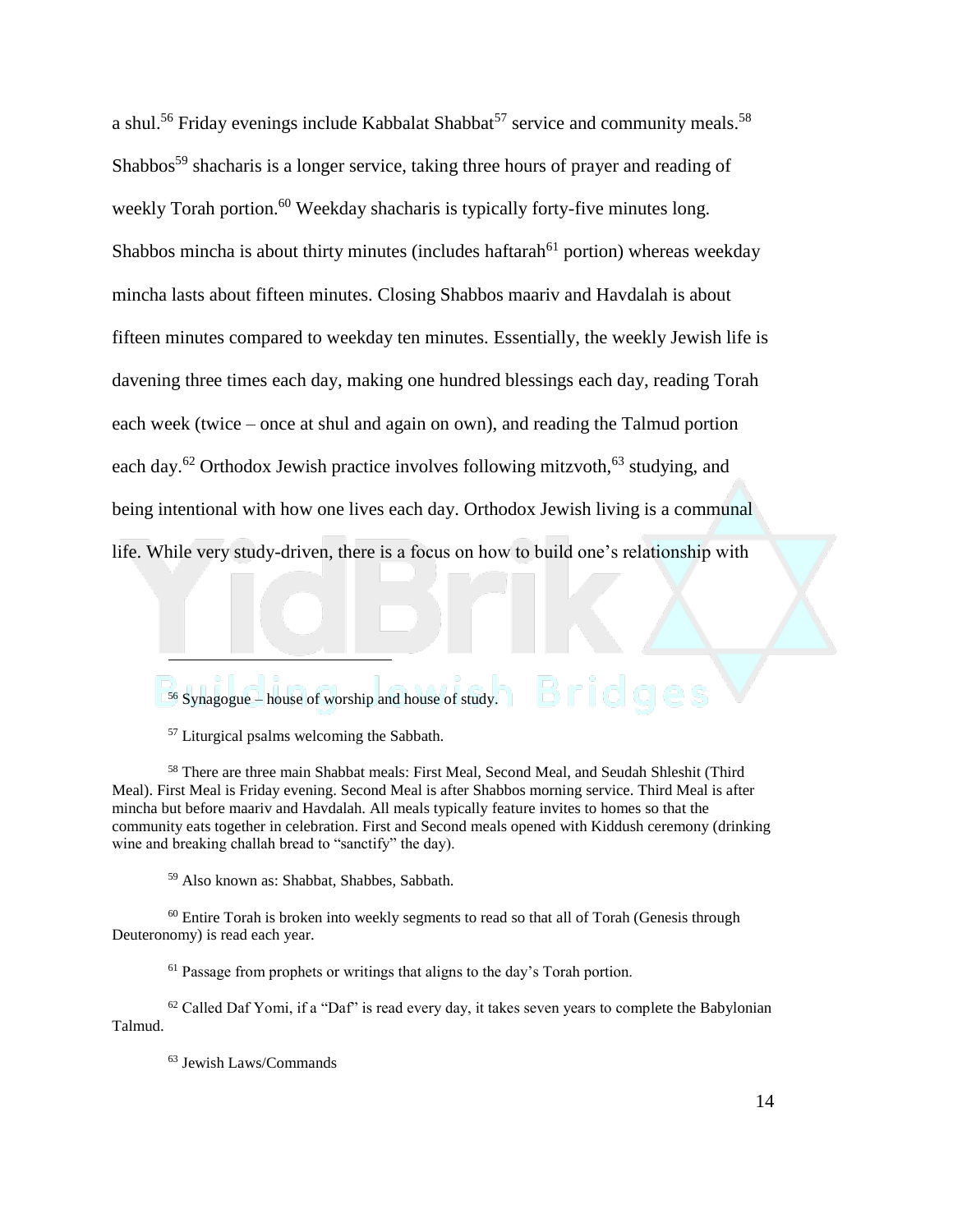HaShem. This is accomplished via good deeds, <sup>64</sup> being observant, learning, and being a light to the nations by living the words of Torah.

### **Comparative Analysis**

### Similarities Essential to Bridge-Building

There are many similarities that enable Judaism and Christianity to work in partnership. Within an understanding of ethical monotheism, both Judaism and Christianity are proponents of being a light and living righteously. Both groups study their religious texts and find a relationship with G-d. Both groups care about helping those less fortunate (mercy ministries compared to acts of tzedakah). Both groups believe in an observant lifestyle and being "sanctified" or "set apart" from the culture of the world. Both have a form of Sabbath and do not overlap each other (of all the mitzvoth, Shabbos is reserved for the Jew alone, and thus Christians could not keep Shabbos on Shabbos itself). <sup>65</sup> The similarities are many, despite the divergence of these two groups long ago. The mutual goal of ethical monotheism points in a same general direction, which permits for Christianity to be considered a "Noachide" faith in some regards. While the guiding principles have key differences, there is much to work with.

Roadblocks to Integrative Partnership

The key differences between the guiding principles are rather large, however. These differences create an effective roadblock to a successful partnership. The main

<sup>64</sup> Tzedakah (literally charity).

<sup>65</sup> Rabbi Tovia Singer, "What Is a Former Christian Minister to Do? Convert?," Outreach Judaism, accessed December 3, 2017. https://outreachjudaism.org/former-christian-minister-convert/.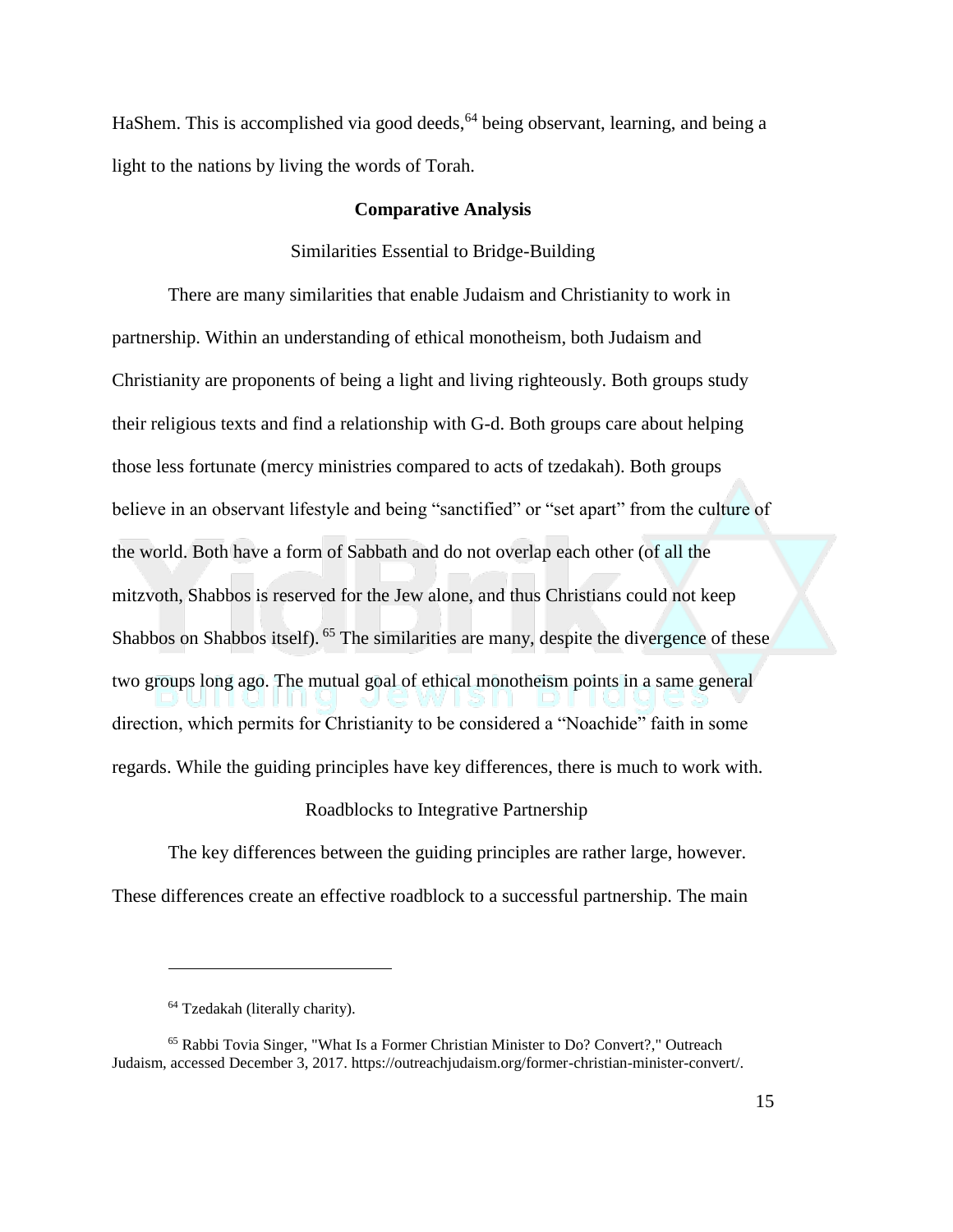roadblocks with Christianity are related to Christian doctrine. The Jewish approach takes issue with: (i) the messiah being G-d,  $66$  (ii) Jesus being the messiah,  $67$  (iii) the concept of the Trinity,<sup>68</sup> (iv) worshipping/praying to idols,<sup>69</sup> and (v) the evangelization of the Jews.<sup>70</sup> Rabbi Tovia Singer, counter-missionary against Jews for Jesus, covers why these are issues with the Jewish people in great depth.<sup>71</sup> If Christianity were to clarify that Jesus "may" be the Messiah, the messiah is not necessarily G-d, the Trinity is monotheistic but just misunderstood,<sup>72</sup> discontinue reliance on images like the Cross, etc., and agree that the Jews do not need Jesus for salvation, then an immediate solution is available. This, however, is not realistic as these changes would decimate too much of the core of Christian doctrine. I propose, then, a middle ground solution that does

<sup>66</sup> The Jewish concept of the Messiah is that the Messiah will be a man, from the line of King David through Solomon, and not related to Jehoakim.

 $<sup>67</sup>$  Jesus did not have the necessary lineage, did not complete the main prophecies of world peace,</sup> world-wide acknowledgement of G-d, and all the Jews returning to Israel, and died (there is no second coming established as a known fact in Jewish prophecies).

<sup>68</sup> This is viewed as polytheism (three in one) and was not even an original Christian doctrine).

<sup>69</sup> Crucifixes on display to indicate "the Cross" are considered physical idols. Portraying HaShem in the representation of Jesus is also considered a form of idolatry, since Judaism maintains that there is no representation of G-d.

 $70$  The most lenient position a Jew can take with Christianity is to call it Noachide, which is acceptable and preferred for non-Jews. Jews themselves, however, must adhere to their covenant status of Torah observance, and to try to live as a Noachide instead would be outright idolatry and disobedience.

<sup>71</sup> Rabbi Tovia Singer, *Let's Get Biblical! Why Doesn't Judaism Accept the Christian Messiah?*, vol. 1 (Forest Hills, NY: Outreach Judaism, 2014).

 $72$  Modalism is a better way to present this concept.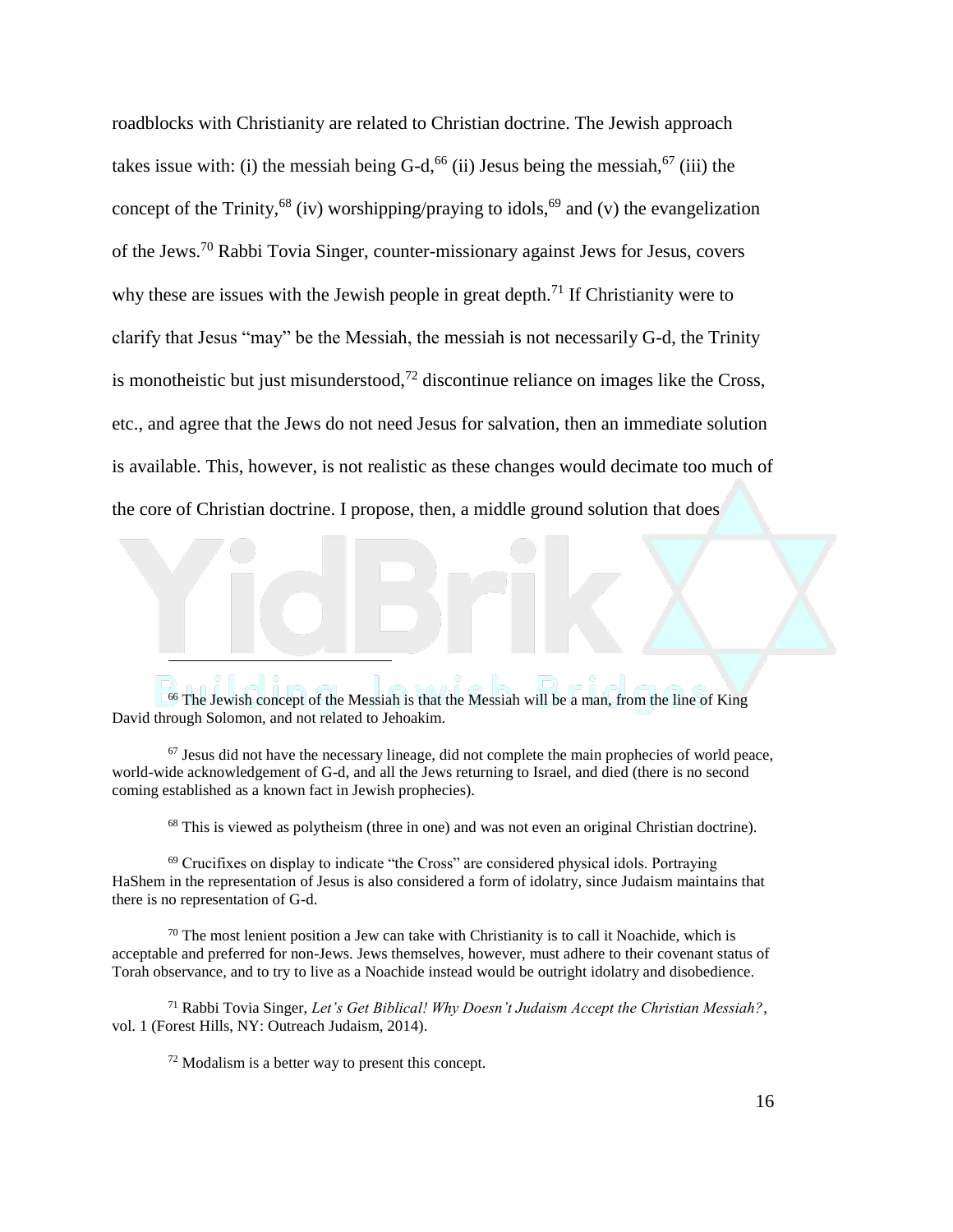require concessions on both sides but would ultimately work to resolve the primary issues<sup>73</sup> preventing partnership in tikkun olam.

### **Proposed Solution**

Judaism would need to permit Christianity to be classified as a form of Noachide observance and promote it as an alternative for non-Jews (but not a requirement by any means). Christianity would define the Trinity and Jesus to be metaphoric, which is in keeping with the writing styles of TaNaKh and New Testament.<sup>74, 75, 76</sup> With Christianity as an acceptable method of Noachide life for non-Jews, it would need to be clear to both groups that the Jews are required to live shomer<sup>77</sup> Torah and that Jews cannot worship Jesus, attend any churches with crosses or other idol-like objects on display, and cannot pray with Christians since the prayers are typically directed to Jesus. While not ideal to either side, the only way for Jews to work with Christianity is to permit the division of Jew and non-Jew with leniency, and the only way for Christians to work with Judaism is to recognize that Jesus may be for the non-Jew but is not in any way a means of salvation for the Jew (pre-existing covenant clause in this regard).

### **Conclusion**

<sup>75</sup> Barney Kasdan, *Matthew Presents: Yeshua, King Messiah* (Clarksville, MD: Lederer Books, 2011).

<sup>76</sup> Kent Walters, host, "Len Sweet Seminar at I.W.S.," Leonard Sweet: Narraphor–the Language of this Culture, *The Robert E. Webber Institute for Worship Studies*, 2013.

<sup>77</sup> Observant

<sup>73</sup> Such as evangelization of the Jews.

<sup>74</sup> Bart D. Ehrman, *Jesus before the Gospels: How the Earliest Christians Remembered, Changed, and Invented Their Stories of the Savior* (New York: HarperOne, 2016), 38.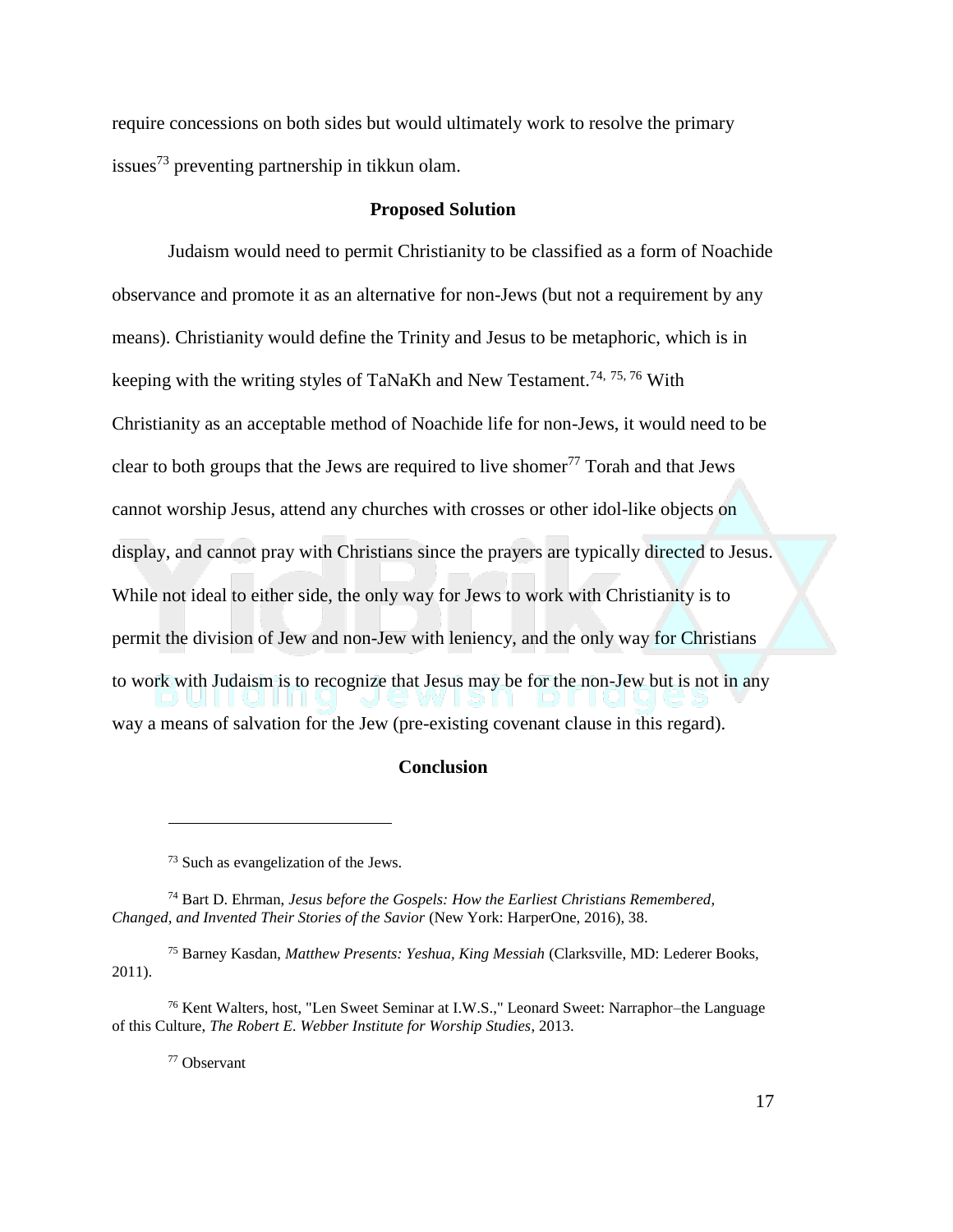In order to build a bridge of mutual trust and understanding between Jews and Christians, there must first be a possible foundation to build on. From my research and experience, this foundation is twofold: defining Christianity in acceptable terms for the Jew and defining Judaism in acceptable terms for the Christian. This is not a popular concept since both faith groups are exclusive and restrictive on the types of acceptable theologies. Can Orthodox Judaism view Christianity as Noachide? Can Christianity view Judaism, and any other monotheistic faith, as an alternative to Jesus?

Not only is it necessary, but it is indeed a possible reality to construct a bridge between Jews and Christians by defining Christianity to a Jewish Noachide status as well as establish from the earliest Christian foundations that Christianity is not an exclusive faith based on Jesus as G-d but rather an inclusive faith to all non-Jews that uses Jesus as a messenger to point to HaShem. The earliest texts and archeology support this notion, with the only valid objection being church history and tradition.<sup>78</sup> These objections fall short, however, when one sees the NT condemns reliance on tradition.<sup>79</sup> Furthermore, the NT texts that focus on a high Christology and exclusivism are likely forged by the early church.<sup>80</sup> This follows the precedent that history is written by the victors (in this case, Christianity as we know it was the victor). $81$ 

<sup>78</sup> Bart D. Ehrman, *Jesus, Interrupted: Revealing the Hidden Contradictions in the Bible (and Why We Don't Know About Them)* (New York: HarperOne, 2009), 246.

<sup>79</sup> Colossians 2:8

<sup>80</sup> Ehrman, *Forged: Writing in the Name of God - Why the Bible's Authors Are Not Who We Think They Are*, 254.

<sup>81</sup> Ehrman, *Jesus, Interrupted: Revealing the Hidden Contradictions in the Bible (and Why We Don't Know About Them)*, 267.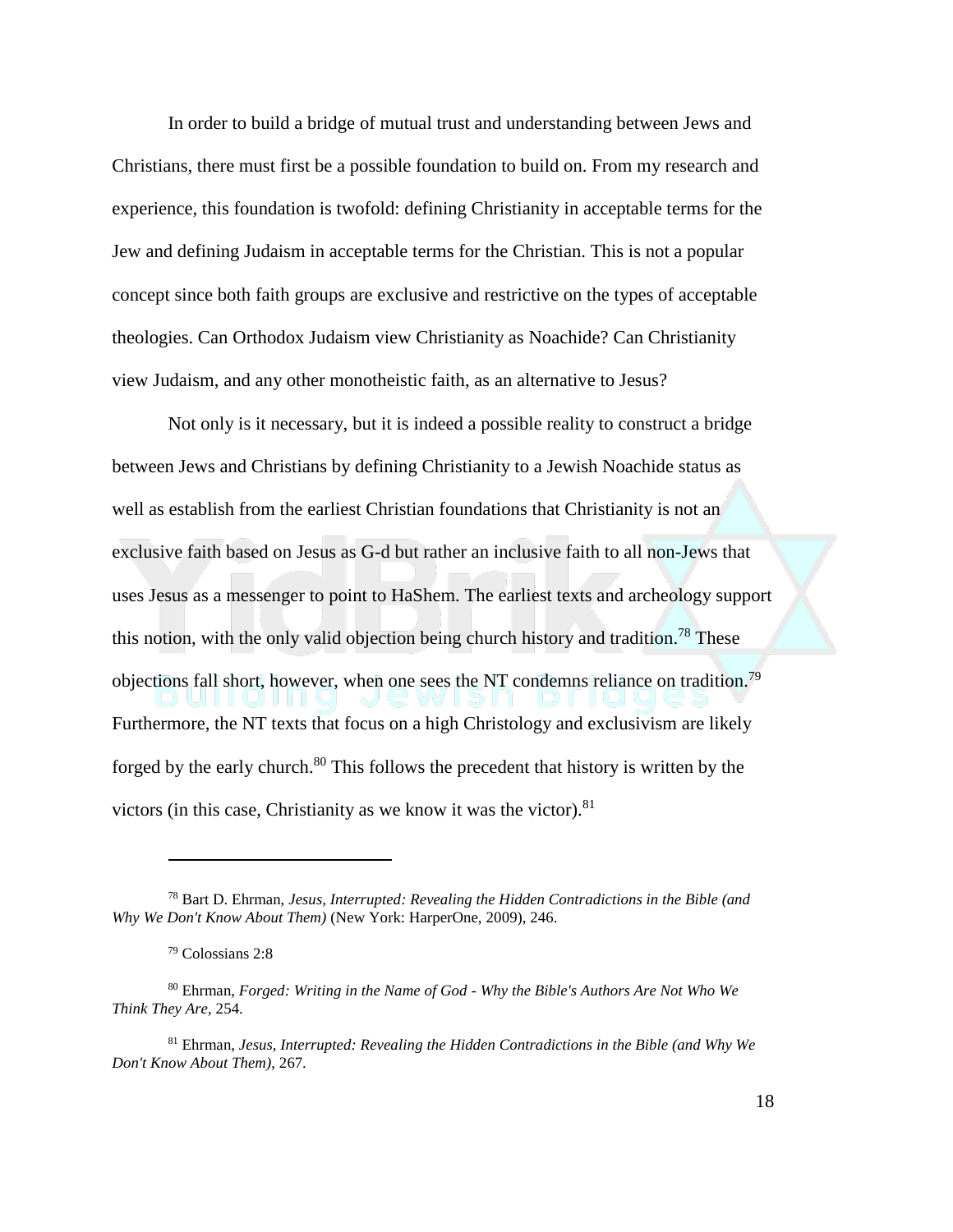This unified salvific solution is necessary in order to establish long-term success in Jewish-Christian relations and ministry partnership as it provides a level of trust that is otherwise unavailable if one group feels the other has an ulterior motive to "save" them from their own faith construct. Many will be averse to the approach of a unified salvific solution (on both sides of the table) as it does tip over sacred cows, but in a Judeo-Christian sense, is it not proper to destroy the golden calf?<sup>82</sup>



<sup>82</sup> Exodus 32:19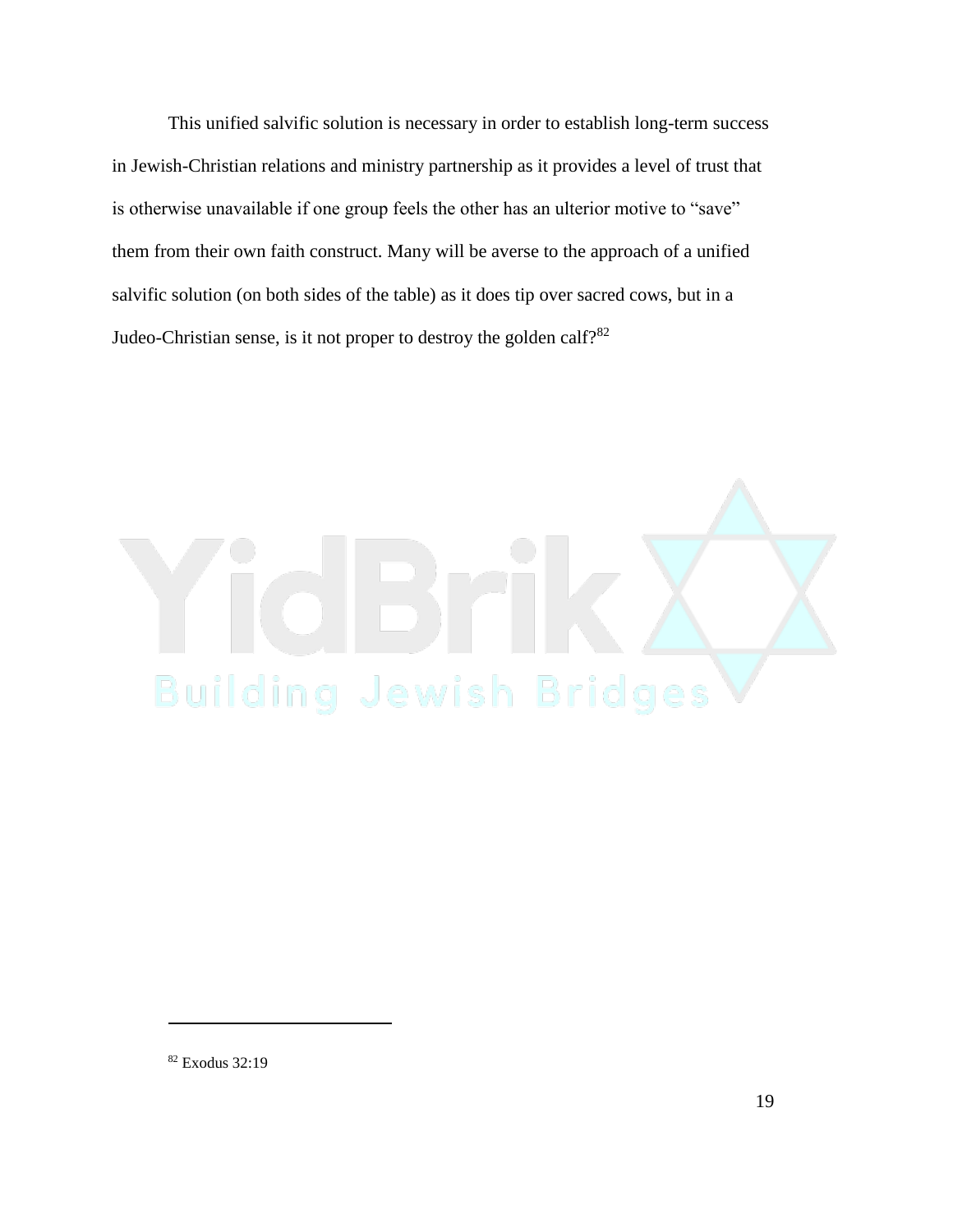### **Bibliography**

- Burns, Joshua Ezra. "The Dissociation of Judaism and Christianity in the Roman near East, First to Third Centuries C.E.: Historical Sources and Interpretation." Yale University, 2010.
- Cohen, Abraham. *Everyman's Talmud: The Major Teachings of the Rabbinic Sages*. New York: Random House, 1995.
- Donin, Hayim. *To Be a Jew: A Guide to Jewish Observance in Contemporary Life*. New York: Basic Books, 1991.
- Dosick, Wayne. *Living Judaism: The Complete Guide to Jewish Belief, Tradition, and Practice*. New York: HarperOne, 2010.
- Ehrman, Bart D. *Jesus, Interrupted: Revealing the Hidden Contradictions in the Bible (and Why We Don't Know About Them)*. New York: HarperOne, 2009.
	- ———. *Forged: Writing in the Name of God - Why the Bible's Authors Are Not Who We Think They Are*. New York: HarperOne, 2011.
	- ———. *How Jesus Became God: The Exaltation of a Jewish Preacher from Galilee*. New York: HarperOne, 2015.
	- ———. *Jesus before the Gospels: How the Earliest Christians Remembered, Changed, and Invented Their Stories of the Savior*. New York: HarperOne, 2016.
		- ———. *Misquoting Jesus: The Story Behind Who Changed the Bible and Why*. New York: HarperCollins, 2005.
- Esterman, Jonathan. *Multicultural Judaism in a Contemporary Setting*. Portland, OR: Portland Seminary, 2017.
- Fiddes, P. S. "The Hiddenness of Wisdom in the Old Testament and Later Judaism." PhD Dissertation, University of Oxford, 1976.
- Fischer, Tzvi. "Mesora." *Jewish History: Seven Eras*. Portland Kollel, March 15, 2017.
- Ganzfried, Solomon ben Joseph, Eliyahu Meir Klugman, and Yosaif Asher Weiss. *Kitzur Shulchan Aruch*. Kleinman ed. Brooklyn, NY: Artscroll, 2011.
- Grudem, Wayne. *Systematic Theology: An Introduction to Biblical Doctrine*. Grand Rapids: Zondervan, 1994.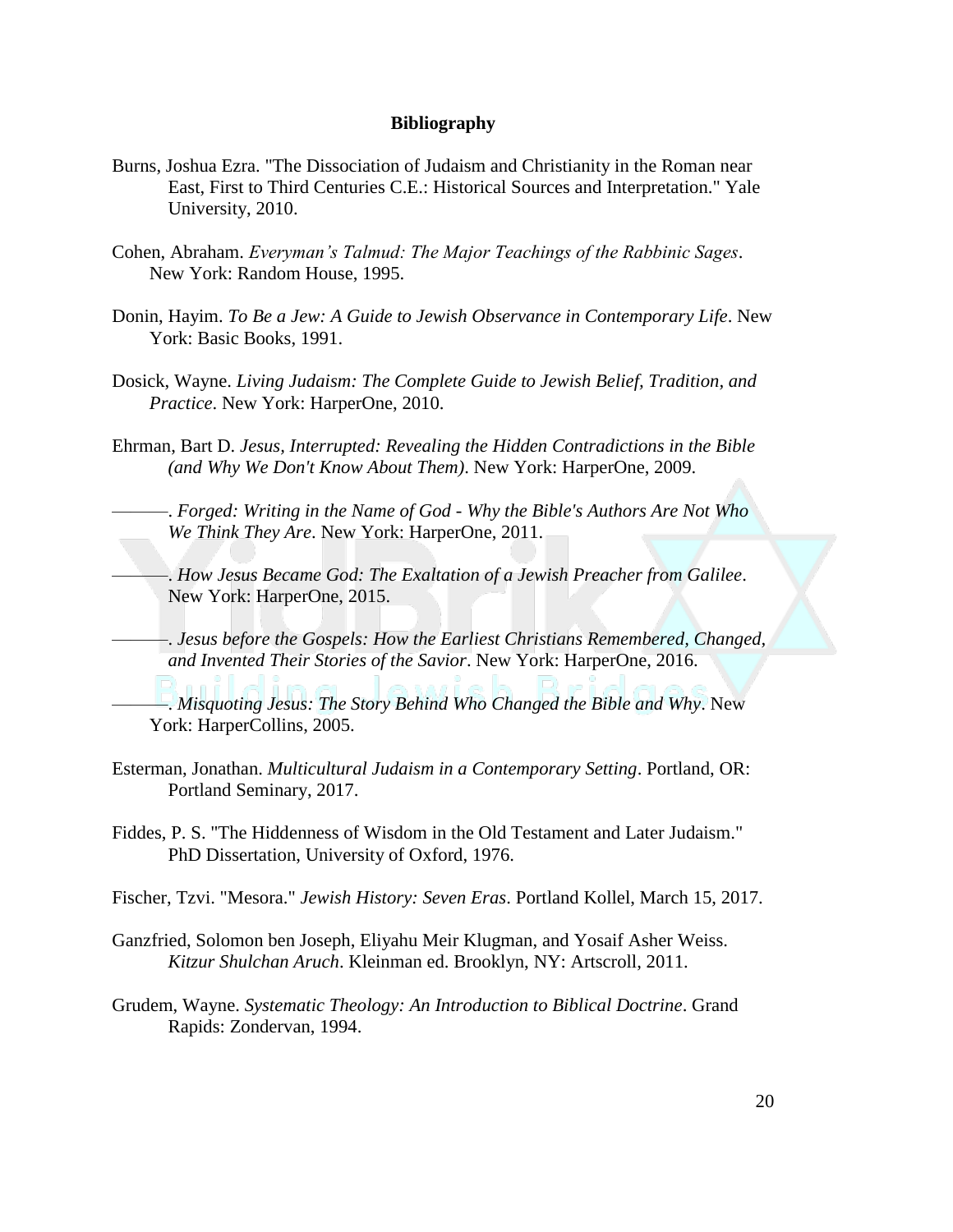- Guttman, Nathan. "Jews Cast Wary Eye on Evangelicals." The Forward. Last modified 2012. Accessed November 30, 2017. [https://forward.com/news/154727/jews](https://forward.com/news/154727/jews-cast-wary-eye-on-evangelicals/)[cast-wary-eye-on-evangelicals/.](https://forward.com/news/154727/jews-cast-wary-eye-on-evangelicals/)
- Kaplan, Aryeh and Abraham Sutton. *The Handbook of Jewish Thought.* Vol. 1. Brooklyn, NY: Moznaim Publishing Corporation, 1979.

———. *The Handbook of Jewish Thought*. Vol. 2. Brooklyn, NY: Moznaim Publishing Corporation, 1979.

- Kaplan, Aryeh, Pinchas Stolper, and Berel Wein. *The Real Messiah?: A Jewish Response to Missionaries*. Toronto: Jews for Judaism, 2004.
- Kasdan, Barney. *Matthew Presents: Yeshua, King Messiah*. Clarksville, MD: Lederer Books, 2011.
- Kelemen, Lawrence. *Permission to Believe: Four Rational Approaches to God's Existence*. Southfield, MI: Targum/Feldheim, 1990.

———. *Permission to Receive: Four Rational Approaches to the Torah's Divine Origin*. Southfield, MI: Targum, 1996.

- Lichtenstein, Dovid. *Headlines 2: Halachic Debates of Current Events*. New York: OU Press, 2017.
- Price, David. "How the Council of Nicaea Intensified Antisemitism and a Bible Ban." *Truth Beyond Price*, 2017. Accessed December 3, 2017. [http://www.jpost.com/Blogs/Truth-Beyond-Price/How-anti-Semitism-was](http://www.jpost.com/Blogs/Truth-Beyond-Price/How-anti-Semitism-was-exacerbated-at-the-Council-of-Nicea-500930)[exacerbated-at-the-Council-of-Nicea-500930.](http://www.jpost.com/Blogs/Truth-Beyond-Price/How-anti-Semitism-was-exacerbated-at-the-Council-of-Nicea-500930)
- Shiffman, Lawrence H. *From Text to Tradition, a History of Judaism in Second Temple and Rabbinic Times: A History of Second Temple and Rabbinic Judaism*. Brooklyn, NY: Ktav Publishing Inc, 1991.
- ———. "How Jewish Christians Became Christians." My Jewish Learning. Last modified 2017. Accessed November 30, 2017. [https://www.myjewishlearning.com/article/how-jewish-christians-became](https://www.myjewishlearning.com/article/how-jewish-christians-became-christians)[christians.](https://www.myjewishlearning.com/article/how-jewish-christians-became-christians)
- Singer, Rabbi Tovia. "Let's Get Biblical." *Rabbinic View of Christianity*. Outreach Judaism, 2006, [https://outreachjudaism.org/rabbinic-view-christianity/.](https://outreachjudaism.org/rabbinic-view-christianity/)
	- -. Let's Get Biblical! Why Doesn't Judaism Accept the Christian Messiah? Vol. 1. Forest Hills, NY: Outreach Judaism, 2014.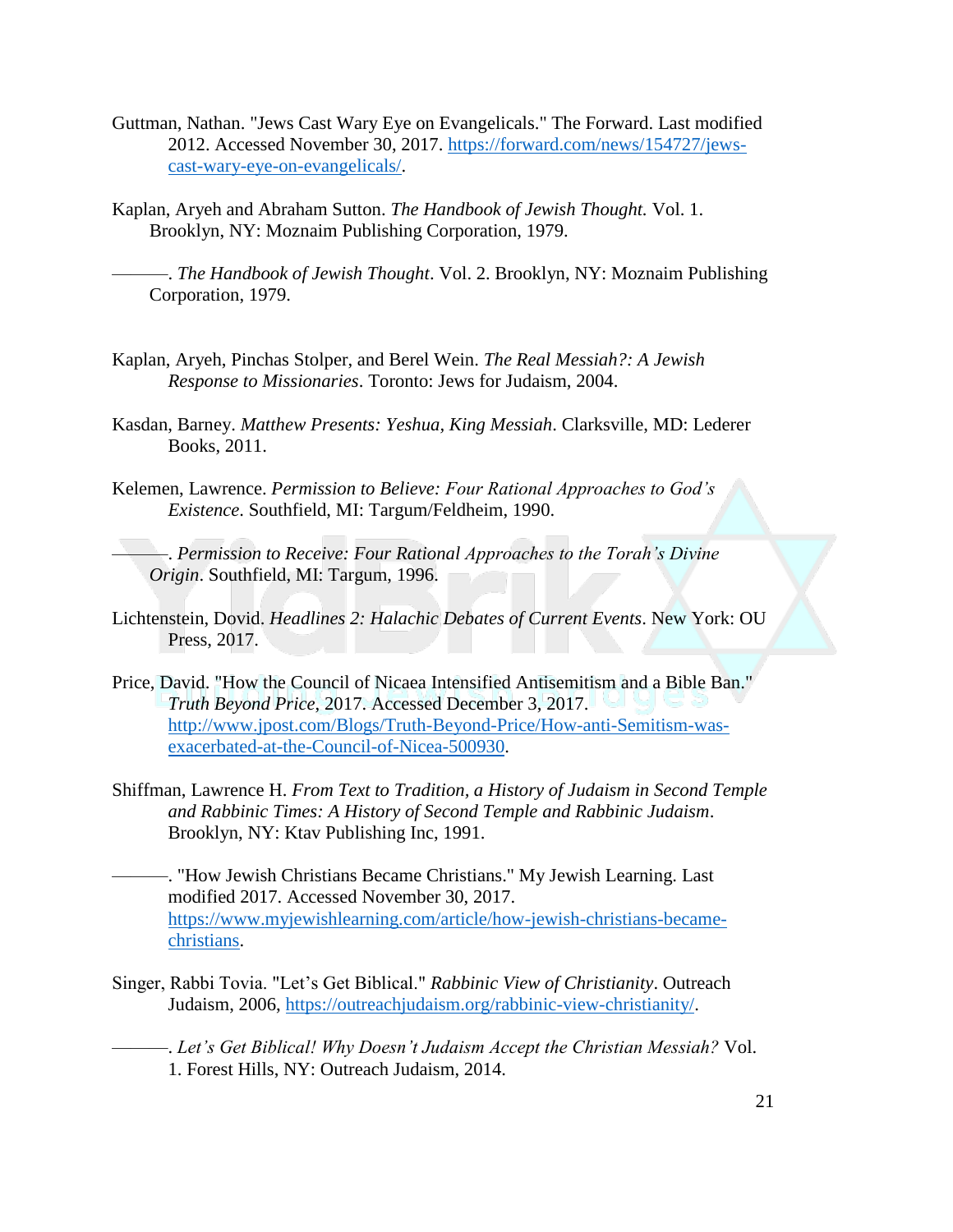-. "What Is a Former Christian Minister to Do? Convert?" Outreach Judaism. Last modified 2017. Accessed December 3, 2017. [https://outreachjudaism.org/former-christian-minister-convert/.](https://outreachjudaism.org/former-christian-minister-convert/)

- Telushkin, Joseph. *Jewish Literacy: The Most Important Things to Know About the Jewish Religion, Its People, and Its History*. Revised. New York: William Morrow, 2008.
- Walters, Kent. "Len Sweet Seminar at I.W.S." *Leonard Sweet: Narraphor–the Language of this Culture*. The Robert E. Webber Institute for Worship Studies, 2013.

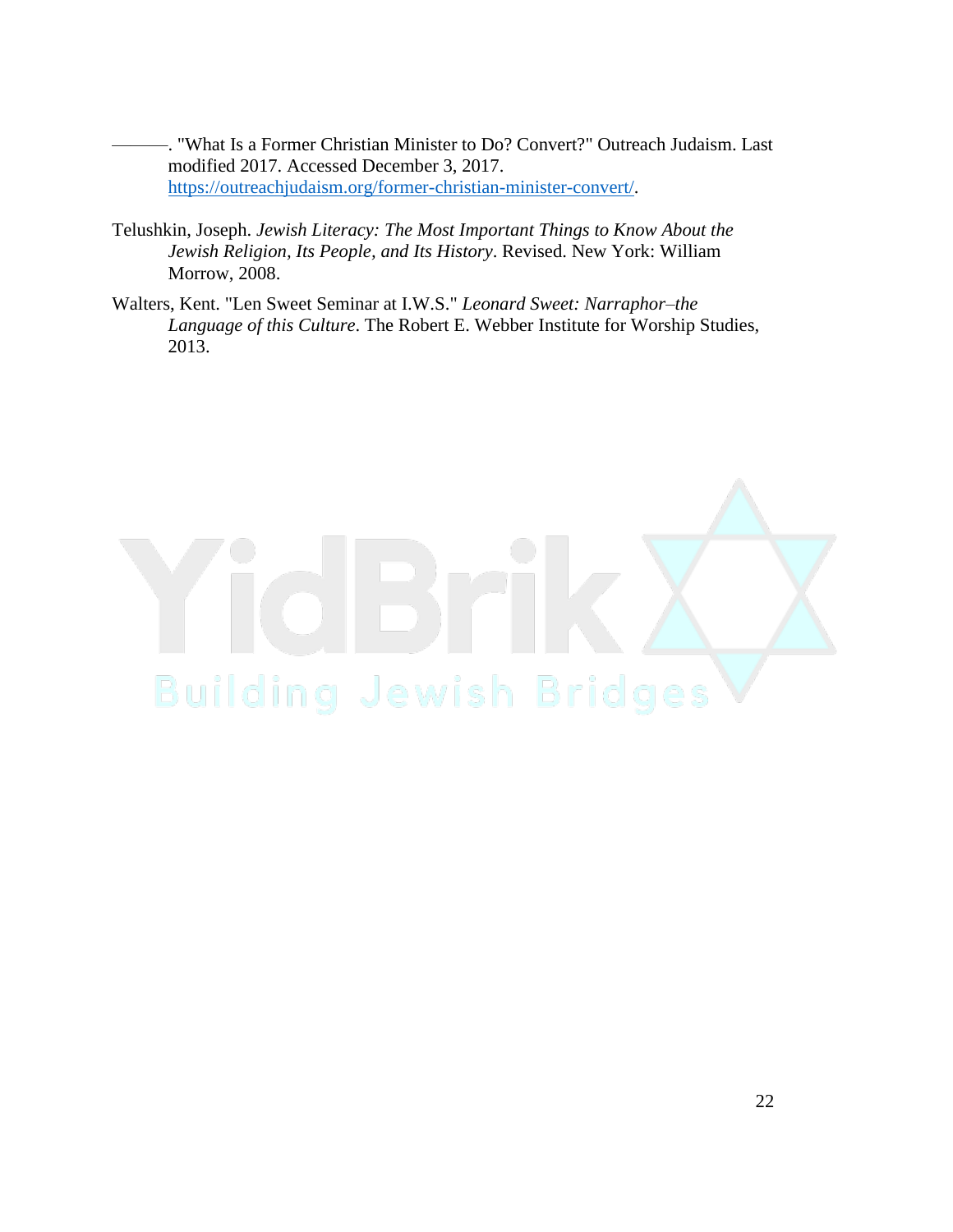### **Appendix I: Practical Application Addendum**

In the reading, field research, and active participation in this module's studies, it is clear that the answer to the biggest problem posed in my dissertation research thus far may very well be the Noachides. This is a difficult topic to approach, however, since many will find reason to be offended (and perhaps they should be). For example, the Orthodox rabbis in the community I live in all have a different perspective on Christians. The lenient view is that Christians are already Noachides as long as they don't require the name of G-d to be "Jesus." The middle of the road is that Christians are ethical monotheists but commit idolatry (having a human representation of G-d and having a cross displayed as an association or relation to the human representation of Gd). On the more restrictive end, however, Christians are viewed as anti-Semitic polytheistic idolaters. These views are often the result of one's interaction with Christians. Those who work with them regularly as a Mohel $83$  often take a more lenient view as a result of regular interaction. On the other end, the more restrictive views typically originate from only historical knowledge of Christians and Christianity or limited interactions with Christians who are unable to accurately define their faith.<sup>84</sup>

<sup>83</sup> Rabbi who performs a b'rit milah, or circumcision, ceremony.

<sup>&</sup>lt;sup>84</sup> It is easy, and natural, for one to construe the Trinity as polytheism. Correlations are made to Greek/Roman pagan religions of the time that Christianity was birthed, resulting in the definition of paganism due to the numerous similarities.